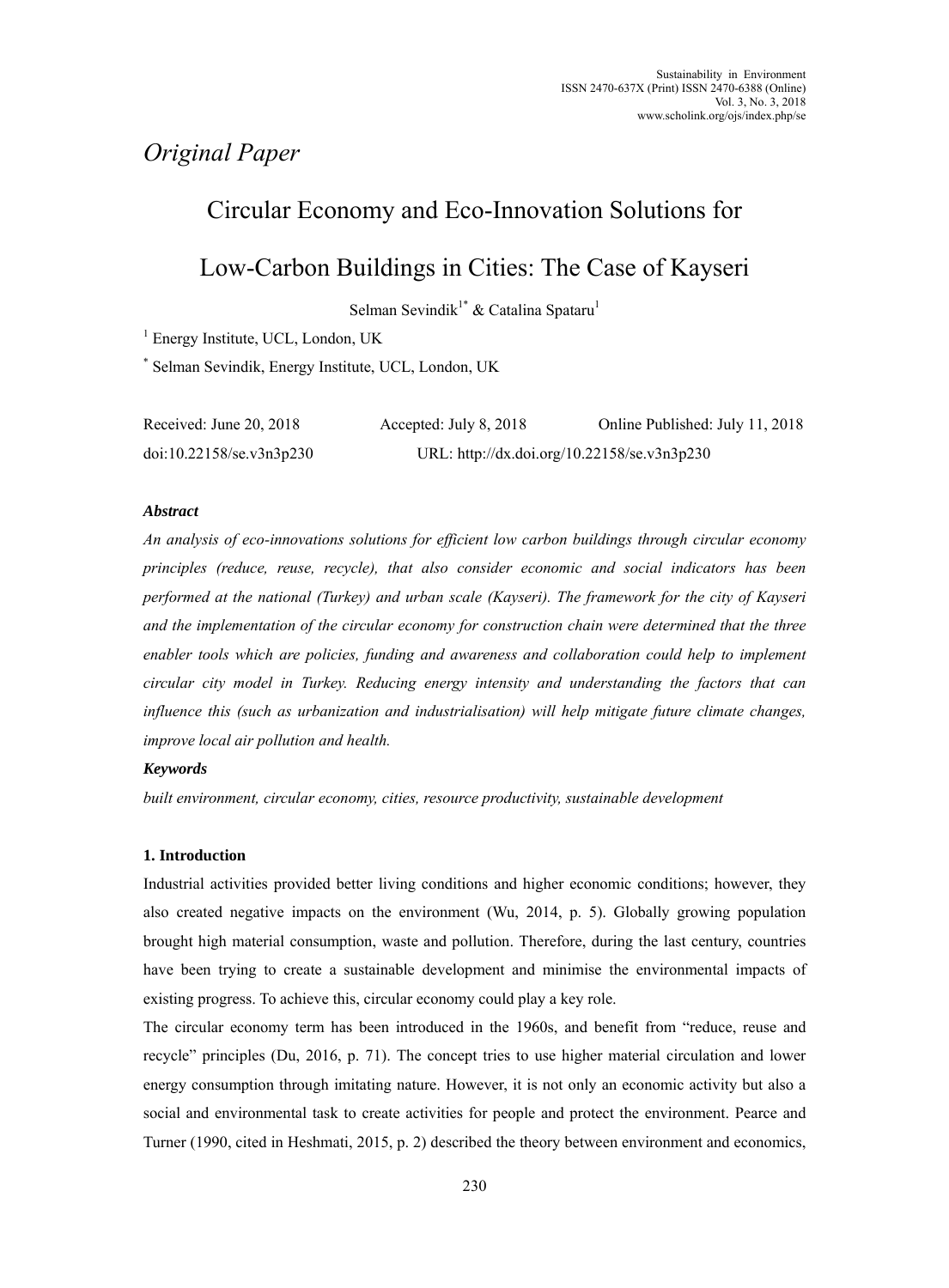concluded that they are both linear or continuing system without recycling options; therefore, ignoring the environment causes ignorance in the economy.

Resource productivity has become more important for economics and policies because efficient material usage will help to save energy and purchasing cost (Bleischwitz, 2010). Reduction in the material resources and rapid increase in environmental problems created the action for recycling policies in Europe (Heshmati, 2015). Germany leads this implementation of circular economy principle through the closed cycle waste management system. Netherland also proposed certain incentives and install the framework of circular economy in their political systems. Bleischwitz (2010, p. 228) indicates that resource productivity based policies could help to transform our existing system to low carbon economy.

The built environment has a direct connection between natural environment, economic activities and social well-being (Figure 1). On the other hand, the built environment has a significant role on the consumption side of the materials, through consuming the materials and producing demolition waste (Arslan et al., 2012, p. 313).

In the existing worldwide linear economic system, waste prevention and recycling activities coincide with circularity; however, circular economy demands a wider approach to the whole system instead of small loops in the sectors (Van Eijk, 2015, p. 3). Circularity provides longer lifetimes for materials through eco-innovations not only in technology but also in social and cultural knowledge. Therefore, a collaboration between all players which are government, stakeholders, companies and research institutes is necessary in order to have an integrated system.



**Figure 1. The Relation between Natural Environment and Built Environment (Bath & North** 

**East Somerset Council, 2016)**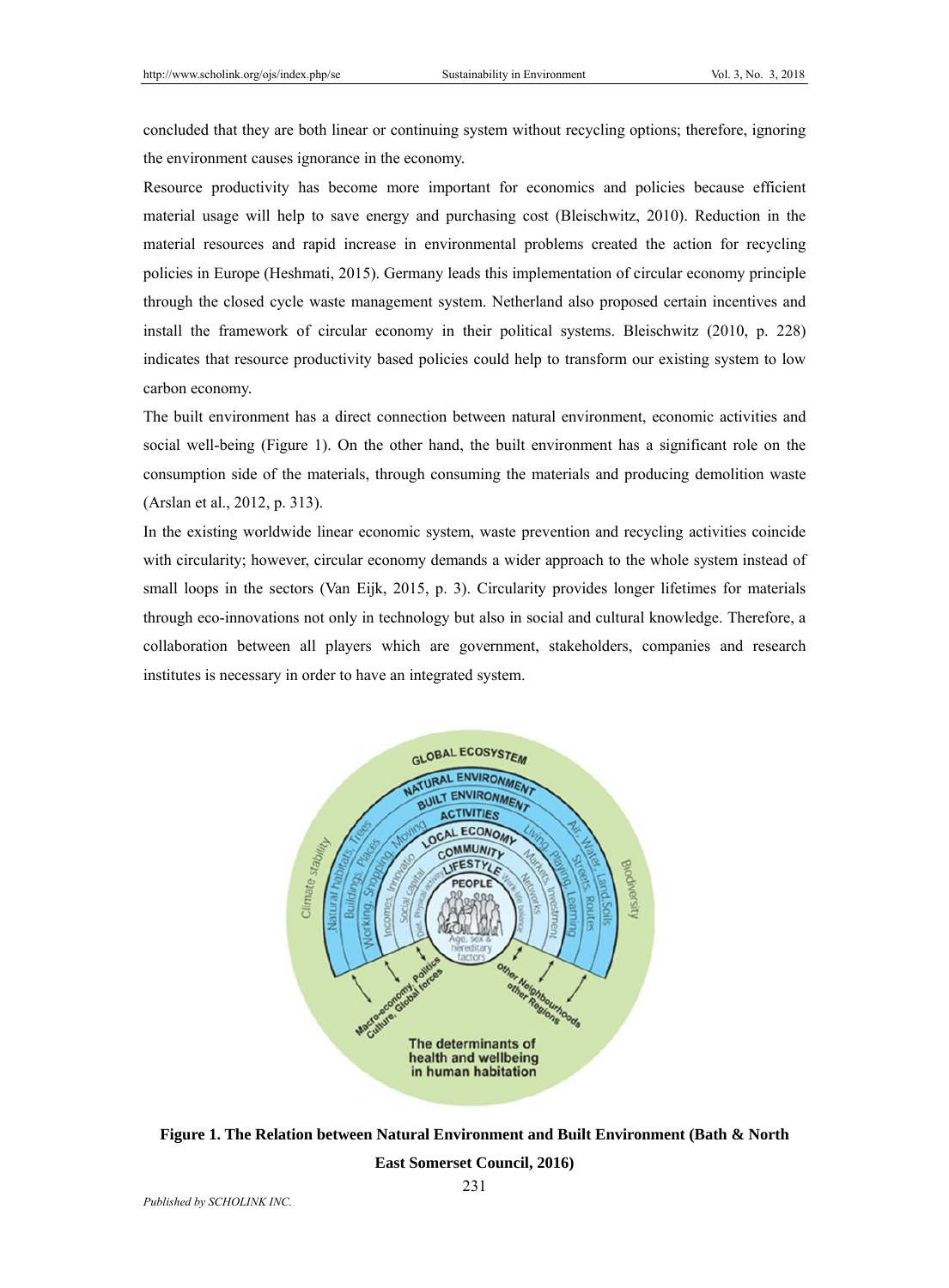This paper aims to investigate the circular economy principles and how they can be adopted to achieve a low carbon built environment in cities through identifying the current construction sector by proposing a circular chain for all sectors and actors. The case study of Kayseri City has been chosen because several urban renovation projects take place and this study may help to provide insight into future actions and other case studies worldwide.

### **2. Why Cities Matter?**

In the world, 40% of raw materials have been used by buildings during the construction process (Friends of the Earth, 2009, p. 21, cited inBaker-Brown, 2017, p. 15). On the other hand, construction sector plays a significant role. For example, in the UK, this sector produces nearly 60% of the UK's total waste in 2014 (DEFRA, 2016, p. 1).

Modern cities currently use linear metabolism which does not take into account the impact of materials use and waste production (Girardet, 2010, p. 10). Consumer goods are created from raw materials and become waste at the end of the lifecycle (ibid). Energy is created from fossil fuels and the gas emissions are released into the atmosphere (ibid). Food waste, on the other hand, is discharged from farmlands (ibid). Circular metabolism, however, aims to create a more sustainable environment for food, energy and material production (Figure 2). European Environment Agency (EEA, 2016, cited in Elia et al., 2017, p. 2374) has introduced five steps of the circular economy in a recent report:

- a. Reducing the amount of input and conserving natural sources;
- b. Reducing emissions especially coming from fossil fuels;
- c. Reducing material and energy losses through recycling and reusing;
- d. Reducing fossil fuels and increasing renewable energy share in generation;
- e. Increasing the value of products through business models.

These steps will provide sustainable food, energy and material cycles. Circular cities also achieve certain economic goals such as economic growth, material cost savings, job creation and innovation based materials (EMF, 2015, p. 11). A recent study has been carried in seven EU countries by Club of Rome (2015, cited in Baker-Brown, 2017, p. XV) illustrates that changes from linear to the circular economy can provide 70% reduction in Green House Gas (GHG) emissions and 4% enlargement in labour force in national scale. Companies and citizens can benefit from this system environmentally and economically with the help of this change (ibid).

232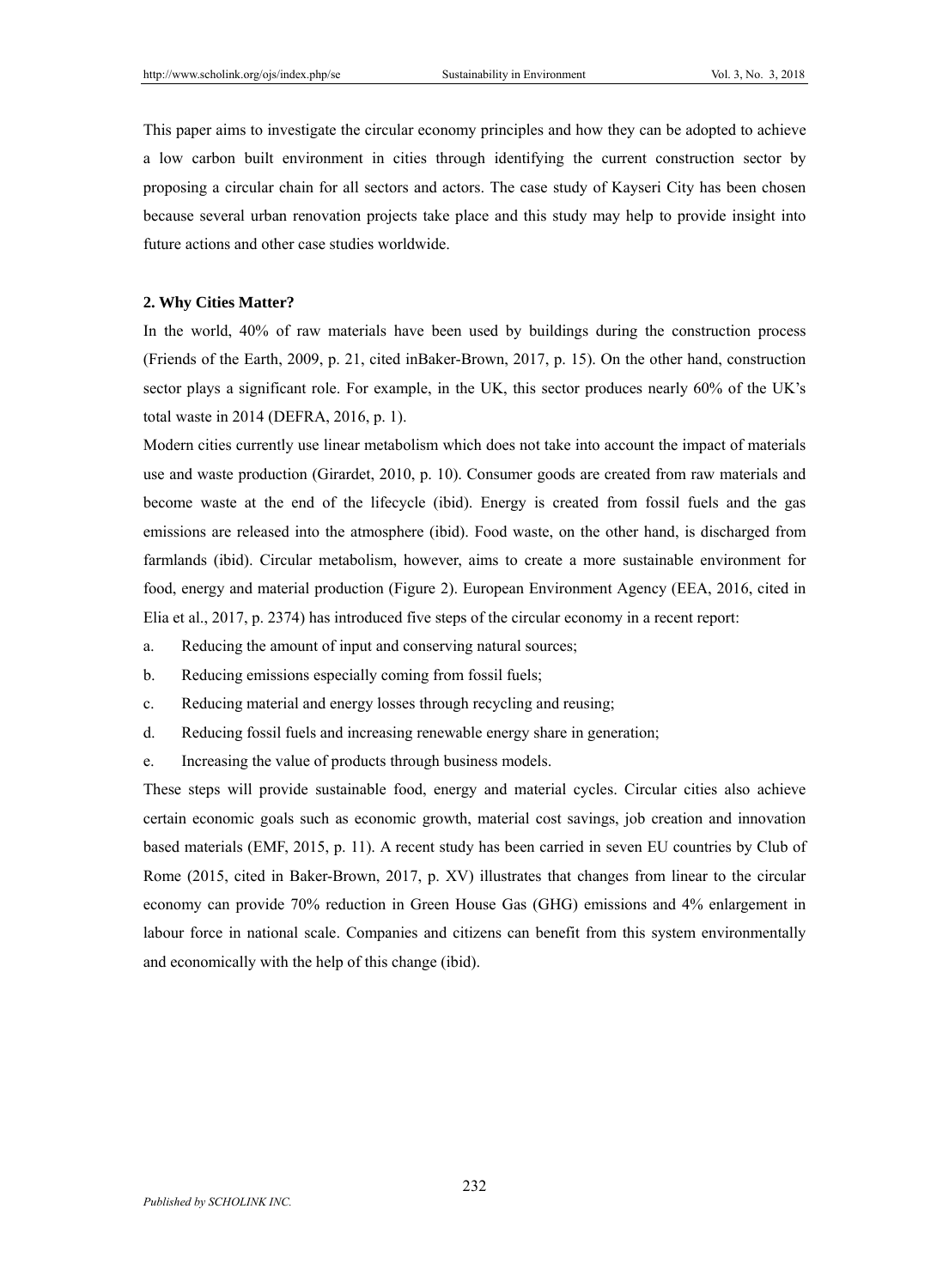

**Figure 2. Linear and Circular Metabolisms for Cities (Girardet, 2010, p. 11)** 

As a result, background information indicates that increasing population causes a parallel trend for construction activity and energy demand. Therefore, changing the traditional development activities to circular methods could create a closed loop for the necessary needs of the cities. Circular economy implementations and circular city models could be the solution of high energy intensity in low-carbon built environment and construction material sector.

## **3. Circular Economy-Methodological Approaches and Studies**

### *3.1 Methodological Approaches*

Evaluation of the circular economy has several research methods such as Life Cycle Assessment (LCA), Material Flow Analysis (MFA), linear and non-linear programming techniques, input and output analysis, etc. (Wu, 2014, p. 15). It is important to understand these research methods in order to evaluate implemented circular economy examples.

LCA includes the complete life cycle of products starting from raw material extraction until final waste disposal (Wu, 2014, p. 15). Manufacturing, transportation and selling processes are also included in the LCA method. It evaluates the product life in terms of outputs and environmental impacts. ISO14000 standards have been introduced for environmental management by International Organization for Standardization (ISO) in 1993. LCA described in the standards as several methods in order to evaluate the environmental impacts of the products or services. Directly related material and energy flows to the products and services are also included in the entire life cycle assessment. ISO has developed a four-phase framework for LCA standards named ISO14040 since 1997.

Linear Programming (LP) technique refers to evaluate different circulation systems in complicated production (Wu, 2014, p. 15). LP method was used in the United States to optimize the efficiency of labour and energy in steel sector by Hannon and Brodrick (1982, cited in Wu, 2014, p. 16). The impacts of the paper life cycle in London and the circulation problems of pulp and paper sector in Europe, additionally, were analysed with LP model. The Linear model is an easy method to evaluate static situation; however, it is difficult to use it when the prediction of the time is included in the dynamic optimization.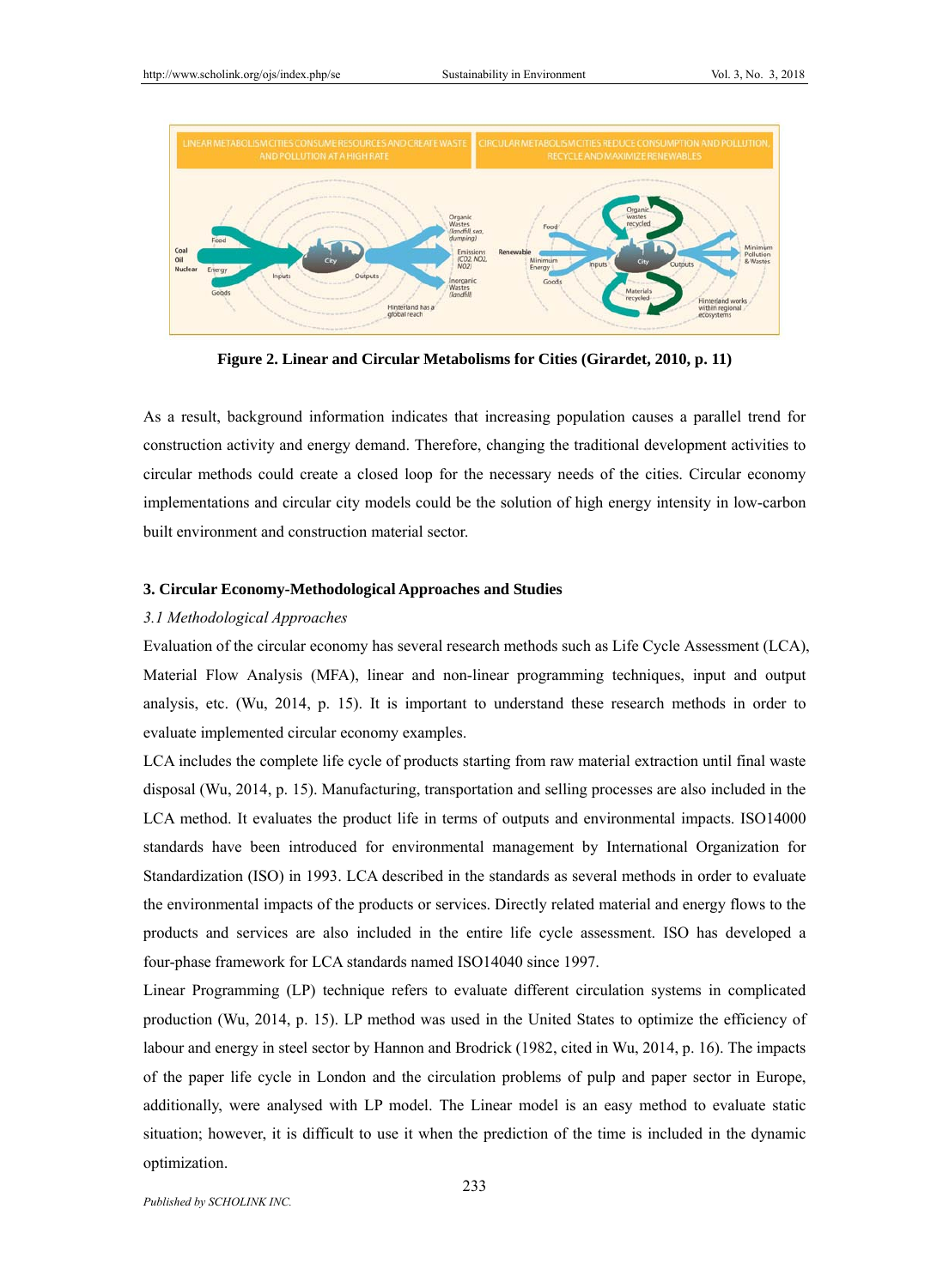Nonlinear and dynamic models have also been used since 1995 to evaluate characteristics of emissions, environmental policy of the raw materials, energy under MFA conditions and energy requirements of different dynamic evaluation techniques by several researchers (Wu, 2014, p. 16). However, a dynamic nonlinear material circulatory system model with LCA and MFA method still needs further research.

Useful energy analysis has developed to evaluate the balance of useful work of the material and energy flow and the reference environment. It calculates the conservation of mass and energy and the first and second law of thermodynamics. The technique identifies the entire waste and energy process to achieve efficiency and reduce the inefficiencies in the system.

These evaluation techniques and methods have been used for a long time; however, implementation of these models is quite complicated. Therefore, reviewing several empirical studies could help to understand the framework of the circular economy principle (Table 1).

Each method has their own flexibility and limitations. Integration of methods and modelling tools can support decision making at all levels (Spataru, 2018). Adopting an integrated approach will help the transition towards a circular economy to meet SDGs (ibid).

|              | <b>Method</b>                   | <b>Brief description</b>   | Relevance<br>to  | <b>Example of studies</b> |
|--------------|---------------------------------|----------------------------|------------------|---------------------------|
|              |                                 |                            | circular<br>the  |                           |
|              |                                 |                            | economy          |                           |
| 1            | Analytic<br>Hierarchy           | A technique for complex    |                  | Sizhen et al., 2005       |
|              | Process (AHP)                   | processes                  |                  |                           |
|              | <b>Full Permutation Polygon</b> | An iterative calculation   |                  |                           |
| $\mathbf{2}$ | Indicator<br>Synthetic          | method                     |                  | Li et al., 2009           |
|              | (FPPSI)                         |                            |                  |                           |
| 3            | Envelopment<br>Data             | performance<br>A           |                  | Liang and Wang, 2011      |
|              | Analysis (DEA)                  | measurement technique      | More             |                           |
| 4            | Weighted sum model              | An evaluation method for   | organised        | Li and Su, 2012           |
|              |                                 | single dimension criteria  | for<br>approach  |                           |
|              |                                 | Quantitative<br>assessment | all parties      | Zhang, Ma and Wang,       |
| 5            | Life Cycle Assessment           | method<br>provides         |                  | 2012                      |
|              | (LCA)                           | environmental impacts of   |                  |                           |
|              |                                 | a products life            |                  |                           |
|              | Circular<br>Economy             |                            |                  |                           |
| 6            | Composite<br>Efficiency         | A benchmarking method      |                  | Ma et al., 2014           |
|              | Index (CEECI)                   |                            |                  |                           |
| 7            | Substance Flow Analysis         | Quantifies<br>flows<br>and | Indication<br>of | Wen and Meng, 2015        |

**Table 1. Selected Analytical Methods with Potential Application to Circular Economy**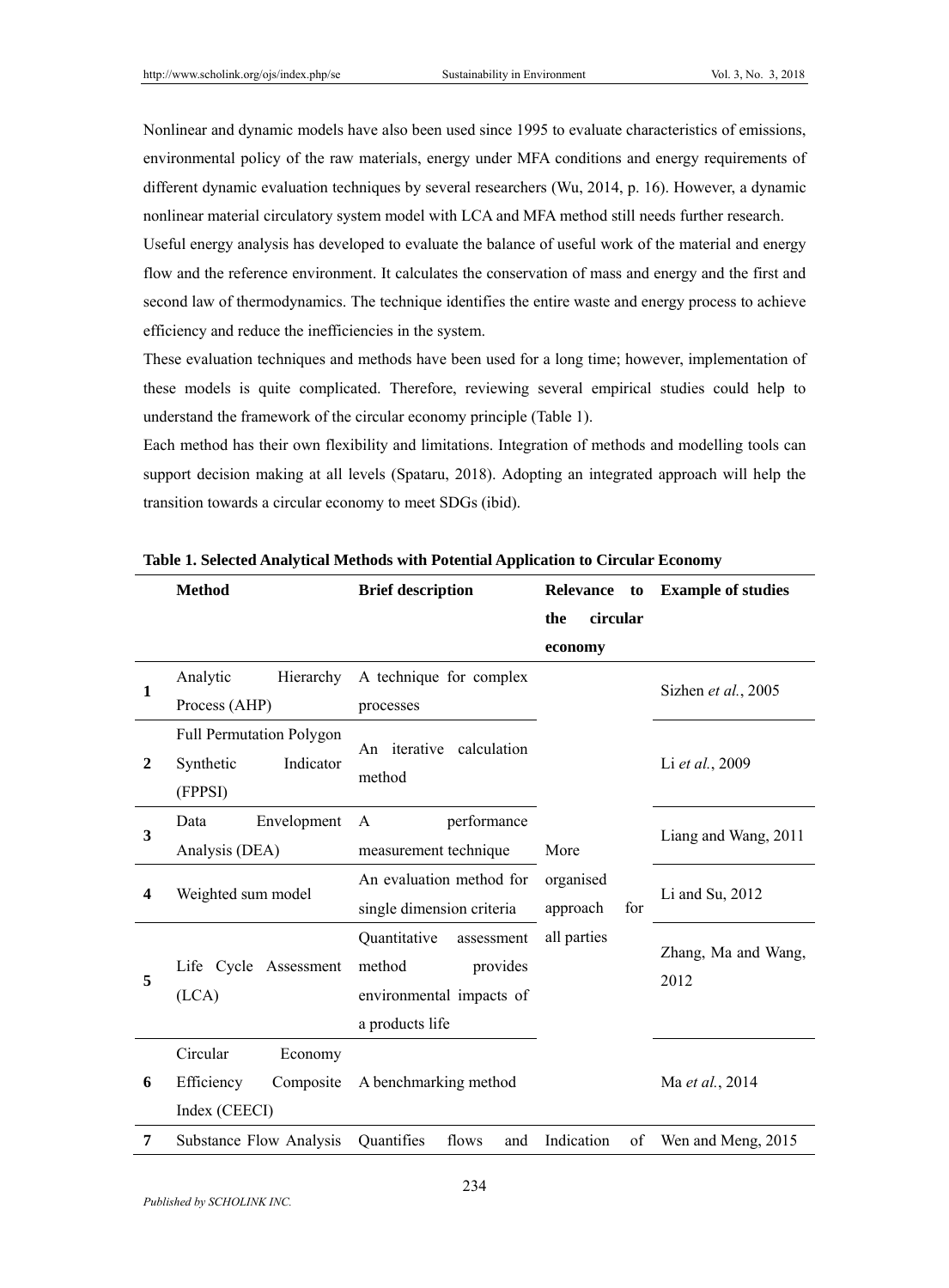|    | (SFA)                                                                                          | stock substances                                                                | substance rates                                    |                                                               |
|----|------------------------------------------------------------------------------------------------|---------------------------------------------------------------------------------|----------------------------------------------------|---------------------------------------------------------------|
| 8  | Productivity<br>Resource<br>(RP)                                                               | indicator<br>showing<br>An<br>material production and<br>consumption proportion |                                                    | Wen and Meng, 2015                                            |
| 9  | Multi-Scale<br>Integrated<br>Analysis of Societal and<br>Metabolism<br>Ecosystem<br>(MuSIASEM) | A characterisation method Indication<br>for<br>socio-economic<br>systems        | of<br>material<br>efficiency                       | Lu <i>et al.</i> , 2016                                       |
| 10 | Construct Indicators and<br>Measurement Model                                                  | An approach to measuring<br>circularity                                         |                                                    | Huilu et al., 2016<br>Ellen<br>MacArthur<br>Foundation, 2015a |
| 11 | Material Flows Analysis<br>(MFA)                                                               | Quantifies<br>flows<br>and<br>stock materials                                   | Indication<br>of<br>material<br>and<br>waste rates | Sun et al., 2017                                              |

### *3.2 Circular Economy Studies*

Circular economy studies have recently increased worldwide. The first Circle City Scan report was developed for the city of Amsterdam (Circle Economy, 2016). This report indicates that 70,000 new homes will be created and 3% productivity increase worth 85 million euro per year will be achieved by 2040. Low and medium-skilled employment opportunities will exist with the help of productivity increase. Half a million tonnes reduction per year in  $CO<sub>2</sub>$  emissions has been estimated. All these results have been built on strategies in construction chain. In London, on the other hand, a circular economy has been developed for Old Oak and Park Royal (ARUP, 2015). Strategies have been identified in order to create 25,000 homes and 65,000 jobs in these sites. Different supporting systems have been identified for the operation of the circular system ( Table **2**).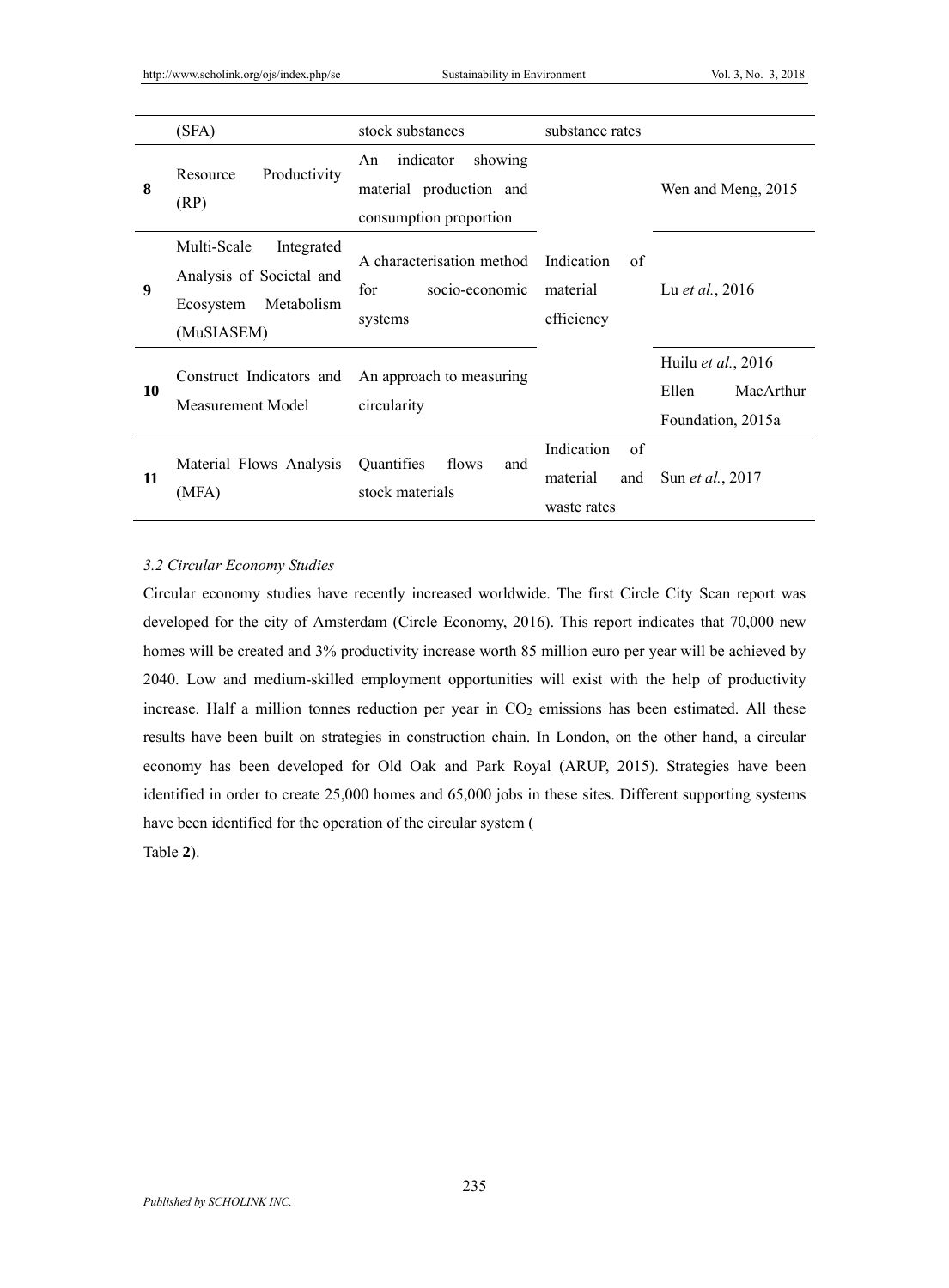| <b>Case Study</b>             | <b>Strategies Adopted</b>                                                           |
|-------------------------------|-------------------------------------------------------------------------------------|
|                               | 1) Technical Supporting System                                                      |
|                               | - Promoting the development of technology                                           |
|                               | - Promoting the technological transformation through industry                       |
|                               | - Developing the technological system through assessment methods                    |
|                               | - Technology exchange                                                               |
|                               | 2) Policy Supporting System                                                         |
|                               | - Proposing policy mechanisms for circular economy                                  |
| Shanghai Circular             | - Raising awareness about circular economy and effective material consumption in    |
| Economy Study <sup>1</sup>    | public buildings via government                                                     |
|                               | - Mobilizing the functions of local government                                      |
|                               | - Enhancing market mechanism                                                        |
|                               | 3) Economic Support System                                                          |
|                               | - Constructing green fiscal accounting systems                                      |
|                               | - Providing financial support and tax relief to encourage the use of renewable      |
|                               | resources                                                                           |
|                               | 1) Resilient: Reliable, flexible and integrated system                              |
|                               | 2) Optimised: Capturing and reusing the material waste                              |
| Old Oak & Park                | 3) Social: Collaborative interaction with business and society                      |
| Royal/London:                 | 4) Renewable: Secure, affordable and renewable energy                               |
| Vision for<br>a<br>А          | 5) Valuable: Enhancing financial, social and environmental outcome                  |
| Circular Economy <sup>2</sup> | 6) Accessible: Convenient and rewarding service life                                |
|                               | 7) Shared: Sharing ownership, use and activities                                    |
|                               | 8) Systematic: Enabling systematic eco-innovations                                  |
|                               | 1) Smart Design: Modular and adaptive design for the purpose change of buildings so |
|                               | materials can be reused.                                                            |
|                               | 2) Dismantling and Separation: Enabling dismantling and separation of construction  |
| Circular                      | waste.                                                                              |
| Amsterdam <sup>3</sup>        | 3) High-value Recycling: Efficient reuse of construction materials.                 |
|                               | 4) Marketplace and Resource Bank: Resource exchange in the market to reuse          |
|                               | materials in new buildings.                                                         |
|                               |                                                                                     |

# **Table 2. Strategies Adopted for Case Studies**

Sources: <sup>1</sup>Wu, 2014; <sup>2</sup>ARUP, 2015; <sup>3</sup>Circle Economy, 2016.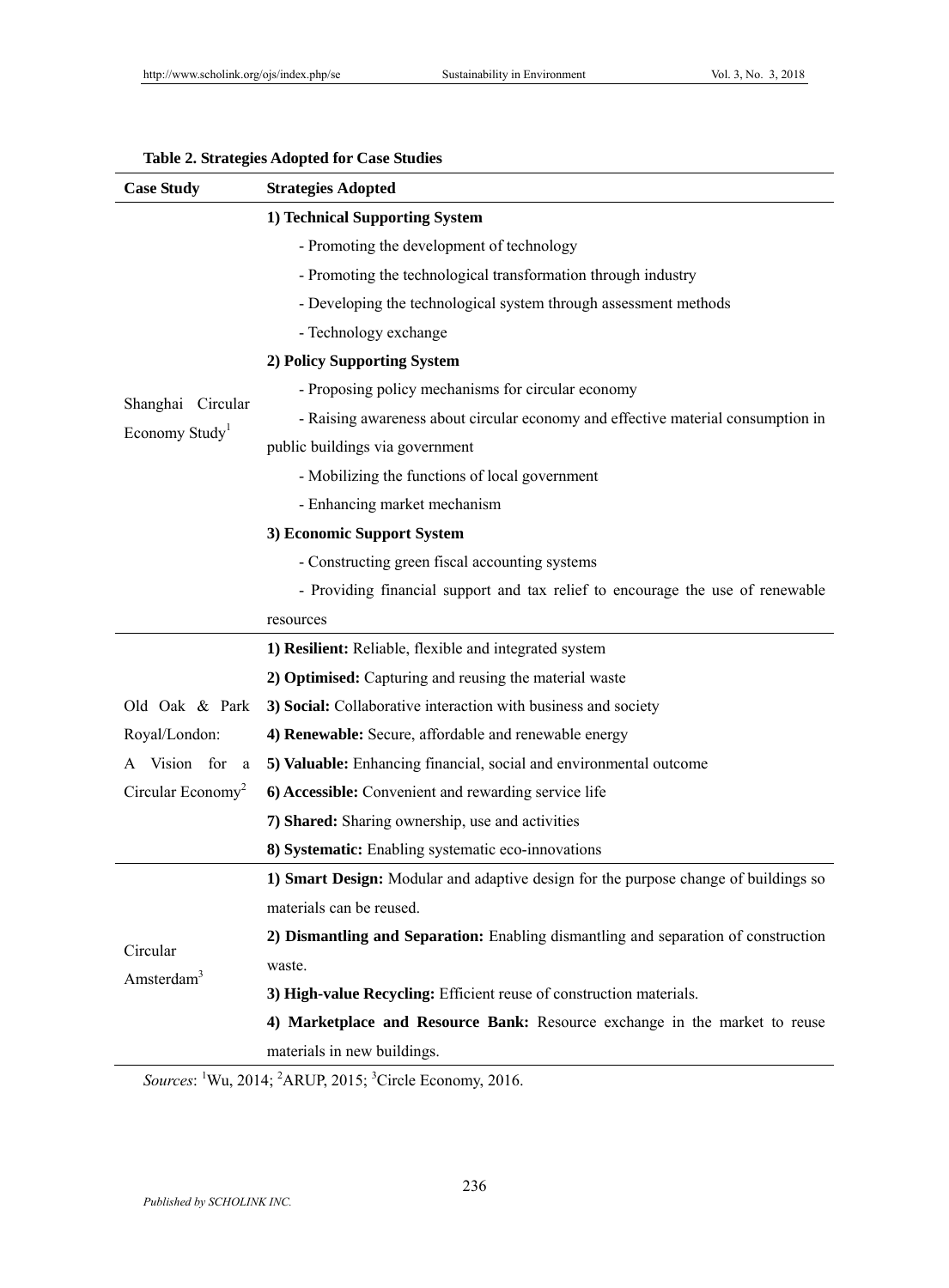### **4. Method**

The main aim of this research is to determine which circular economy principles can contribute to sustainable development in cities. In order to achieve this, a theoretical model has been developed. The theoretical model has been constructed based on lessons learnt from the circular case study of Amsterdam (Circle Economy, 2016), is known as the front-runner in circularity and acting as a pilot case study in several programs. The theoretical model has been applied to Kayseri, a city in transition, which faces significant changes and has strong plans for regeneration. The three dimensions considered in order to establish the framework of the circular city are economic, environment and society.

Following the analysis on indicators, it was determined that the most effective indicator of circular city model is construction chain, therefore the circular city model has been built on this sector. Circular construction chain model has been divided into four main concepts (smart design, deconstruction and separation, high-value recycling and reuse and marketplace and resource bank) (Figure 3).



**Figure 3. Main Concepts for the Circular Construction Chain Model** 

Each concept has been then categorised in sub-sections in order to give detailed information of flexible design, implementation of innovative technologies, options for better reuse, recycle, waste separation. The concept has been tested for a case study, Kayseri, and this is discussed in section 5.

### **5. Case Study—City of Kayseri, Turkey**

### *5.1 Choice and Motivation*

Turkey has a population of 80 million (the year of 2016) (Figure 4). Future projections illustrate that population will reach 95,000,000 in 2050; although, the growth rate has been decreasing during the last few decades (The World Bank, 2017). Cities have seen significant growth, with Istanbul being the most populated city in Turkey with a population of 14.8 million (TurkStat, 2016). The same growth trend has been seen in Ankara and cities located on the coast (Figure 5).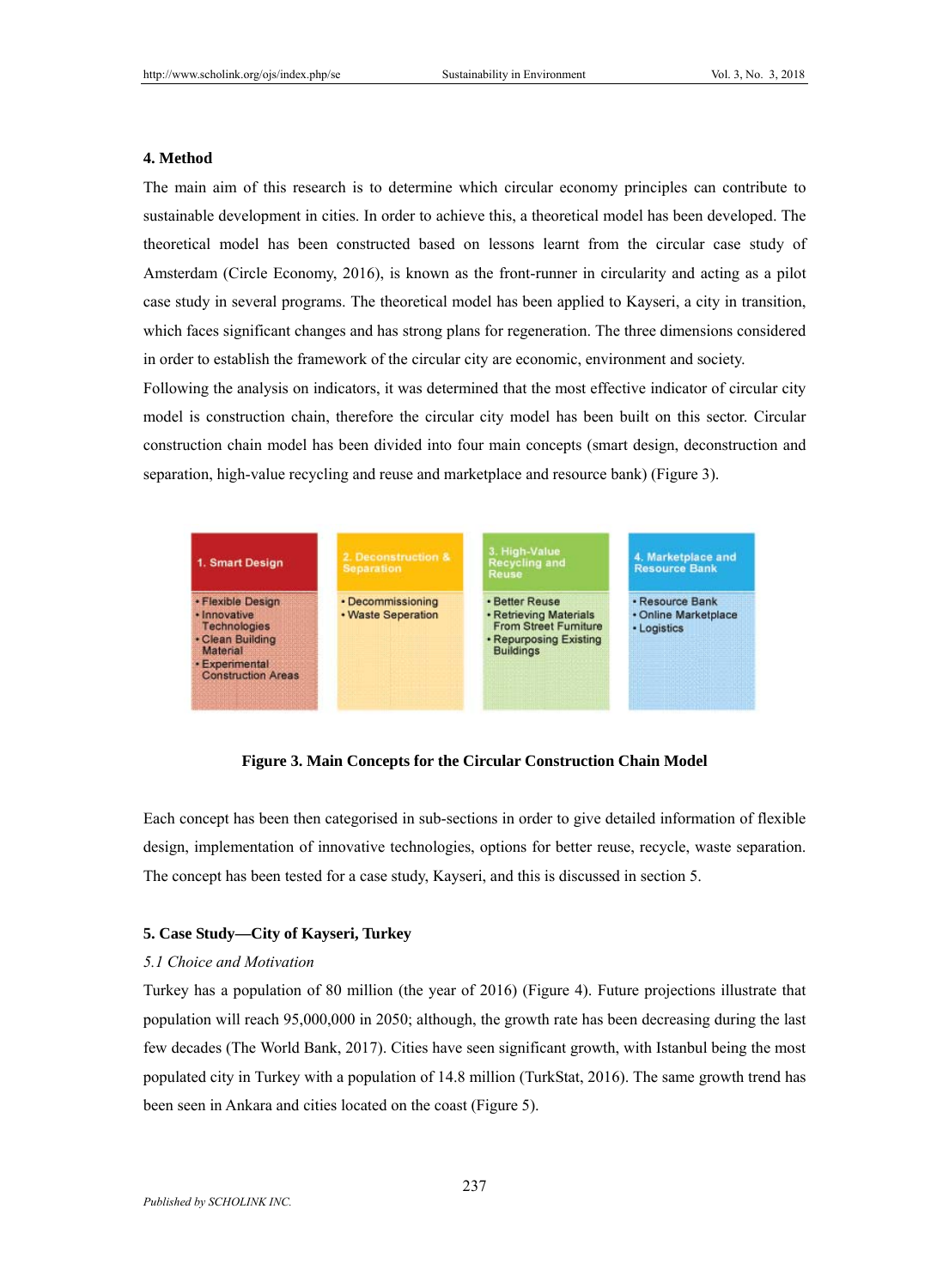

**Figure 4. Turkey's Population Trend between 1975-2045 (Data Source: TurkStat,** 



**2016)**

The Turkish economy has been expanded continuously during the last few decades; even though, several economic crises hit the world (Rawdanowicz, 2010, p. 5). These economic crises have affected Turkish economy in short term, and reforms have helped to start disinflation (ibid). After 2000, average GDP growth was 5% and current GDP is 858 USD Billion (The World Bank, 2017) (Figure 6). However, growth has slowed down after 2012. New economic, social and political needs have been created by 3 million Syrian refugees (The World Bank, 2017). Elections in 2015 and an attempted coup in 2016 have delayed private investments and reforms. Tourism and foreign investment, on the other hand, have reduced because of several terrorist attacks. Turkey's dependency on energy and raw material imports, political instabilities, increased population and other factors which have been

**Figure 5. Population Density Map of Turkey according to 2008 Data (EEA, 2015)**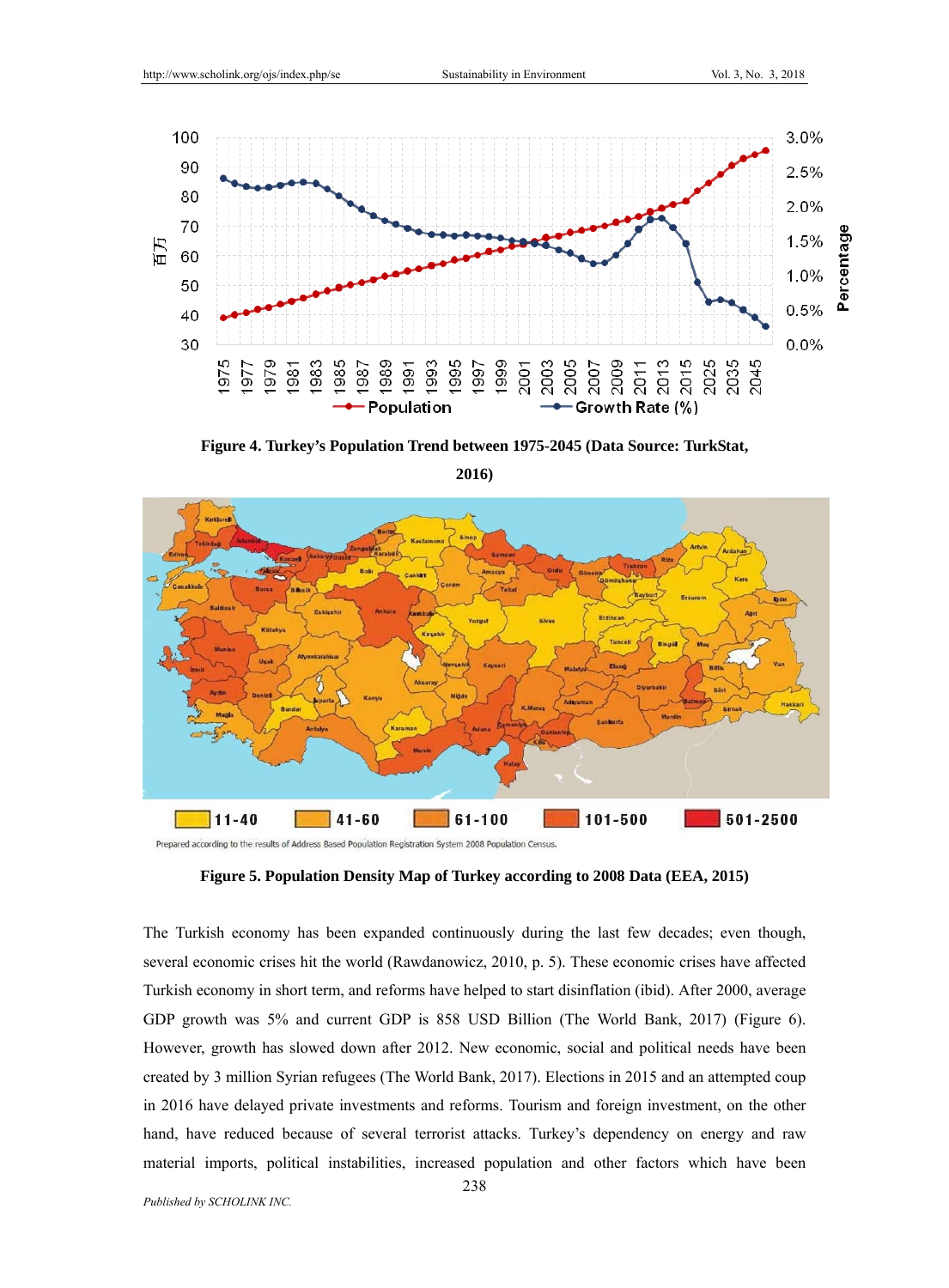discussed have caused fluctuation in GDP growth.



**Figure 6. Economic Indicators of Turkey (The World Bank, 2017)** 

The service sector is the main economic activity with 65.0% of GDP share. Industry and agriculture are the other sectors with 26.5% and 8.5% respectively (Statista, 2015). Turkey's imports of industry and energy have increased more than exports since the 1940s, therefore, the foreign trade gap has been increasing (Sonmez, 2015). High raw material and energy imports, creates more fragile and unstable economy. Therefore, actions related to energy and resource productivity needs to be taken in Turkey.

Construction sector in Turkey is one of the main drivers of the economy including cement, iron and steel production. Moreover, most of the existing building stock in Turkey needs either renovation or demolition because of high earthquake risks. Therefore, circularity in the construction sector is significant by not only providing resource efficiency but also using recycle and reuse activities through the better waste management system.

From the targets set by the Turkish Government to reduce energy demand, the key one is 25% of building stock in 2012 should be converted to sustainable building by 2023. This target could only be achieved through eco-innovation solutions on different scales (material, building, neighbourhood, city, region and country). One way to achieve these targets is to implement circular economy principles in each scale and consider the following five steps:

- a. Reducing the amount of input and conserving natural sources;
- b. Reducing emissions especially coming from fossil fuels;
- c. Reducing material and energy losses through recycling and reusing;
- d. Reducing fossil fuels and increasing renewable energy share in generation;
- e. Increasing the value of products through business models.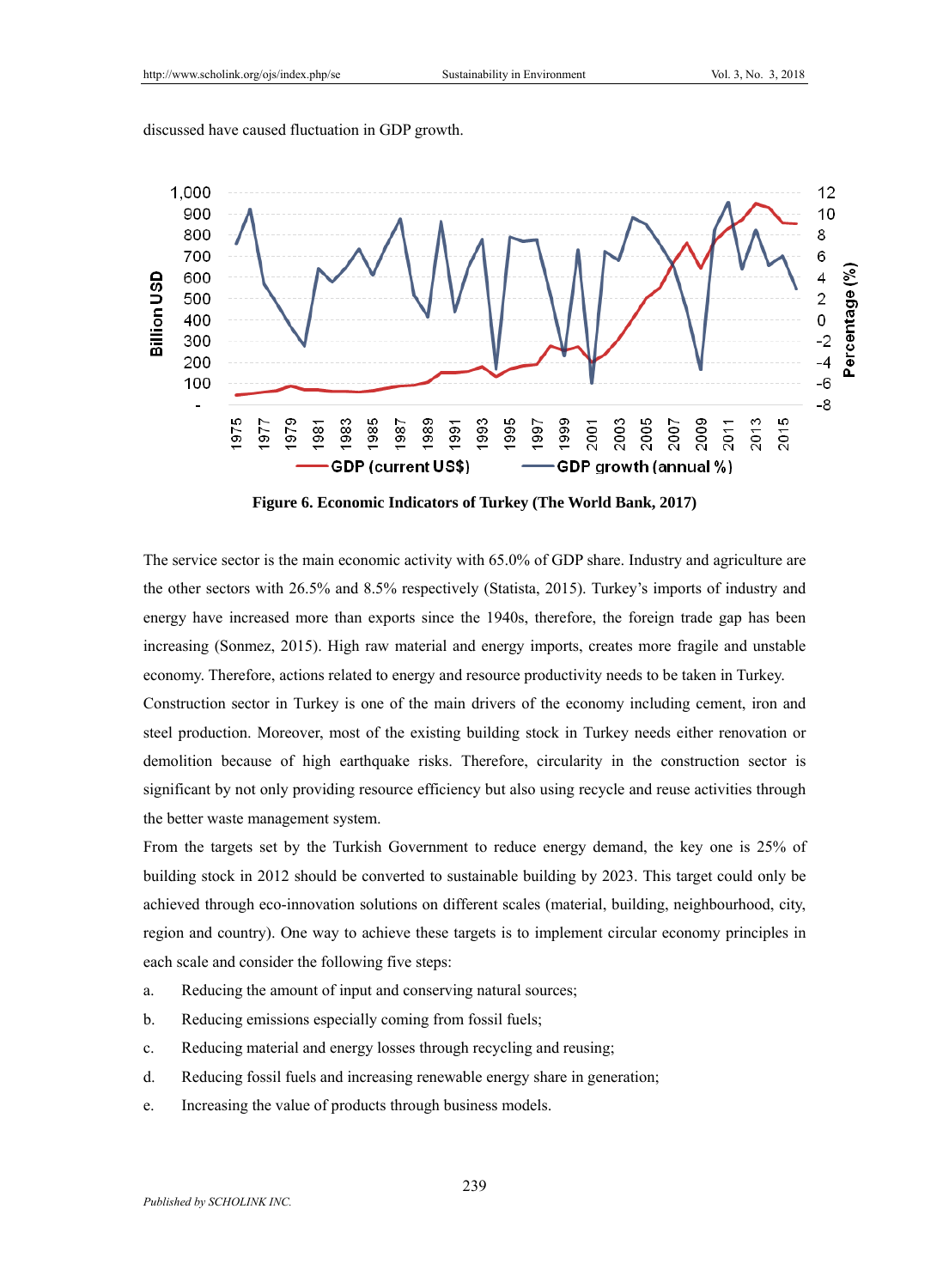# *5.2 Key Findings from Data Analysis*

Turkey has an increasing energy demand for years because of the growth in population and economic developments (GDRE, 2012, p. 2). The energy consumption in the industry has increased by 413% since 1975 and by 191% for residential-commercial and public services. Cement, iron and steel industries consume nearly 45% of total industrial energy demand. The energy consumption of these construction-related industries has been increasing since 1975 (Figure 7); although, there has been a drastic decrease in 2000 because of economic recession. The number of new buildings has also the same trend during the same period (Figure 8). It can be seen that the number of constructed buildings has also reduced after 2000.





*Source*: MENR, 2015. Other includes food and tobacco, textile and leather, paper-pulp and printing, ceramic, glass and glass products, motor vehicle industry, wood, mining, furniture industries.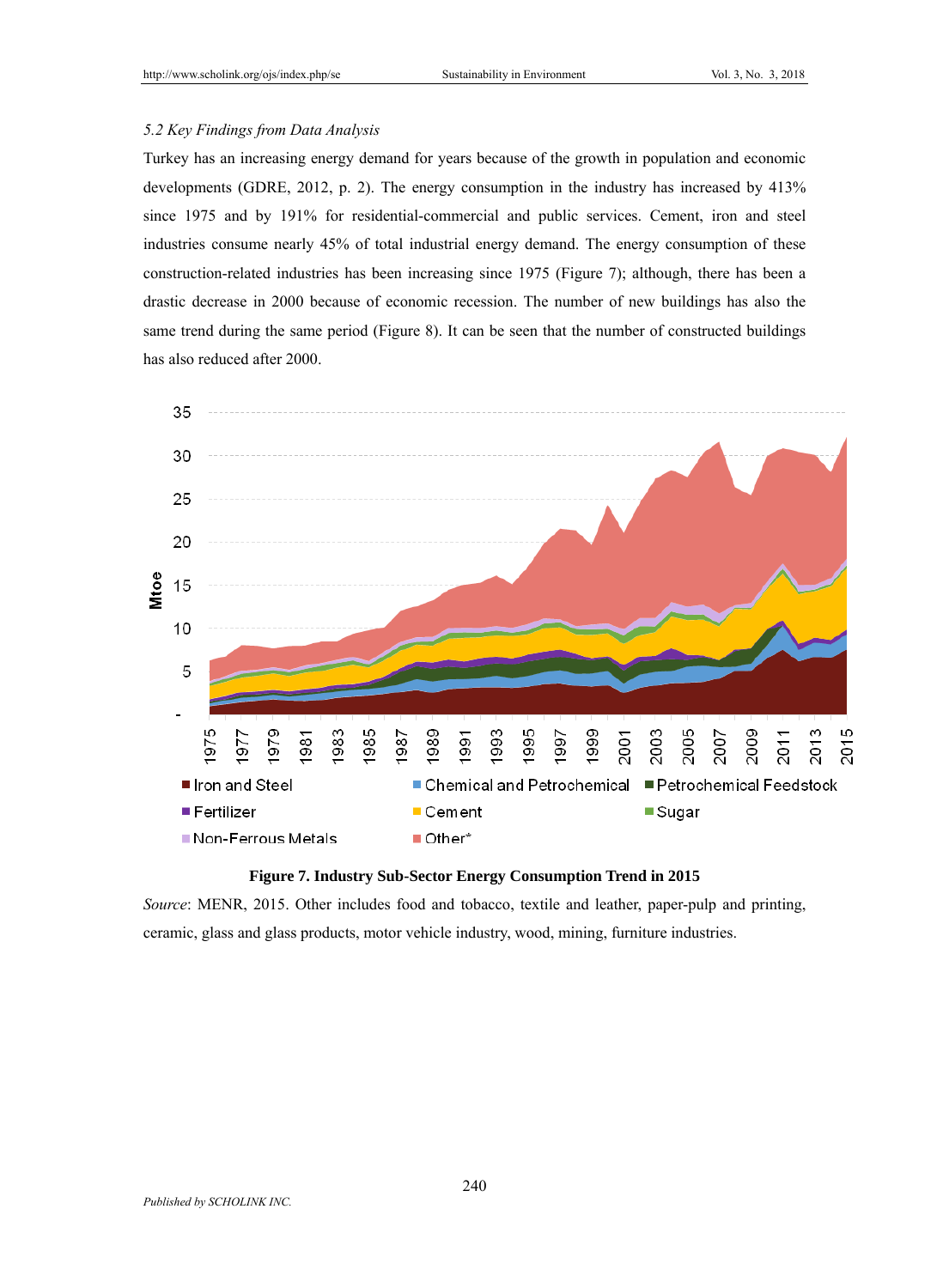

**Figure 8. Number of Buildings Constructed in each Year (Data Source: TurkStat, 2016)** 

Energy Figures indicate that, in Turkey, power generation and industrial sector are responsible for more than half of the GHG emissions. The most energy consumer sector is industry, and the main reason is that construction-related industries, cement, iron and steel, dominate the energy demand. Therefore, eco-innovations in power generation and circularity in industrial sector could create more sustainable loops.

Turkey had a rapid urbanisation in metropolitan cities by illegitimate growth during the 1960s and 1970s (Kocabas, 2013, p. 83). Istanbul, Ankara, Izmir and Bursa, western metropolitan cities of Turkey got migration from rural parts of Anatolia (ibid) during this process. Single storey dwellings, which did not have urban services was built illegally (ibid). In 1965, single storey dwellings ownership was enacted; thus, a housing development was established and construction companies replaced one-storey dwellings with 4-5 storey concrete buildings (ibid). This trend caused significant cement consumption and low environmental standards (ibid). Buildings built after 2000 have energy efficiency standards as EU countries; however, nearly 75% of new buildings have not complied with building standards (ibid). Therefore, fundamental changes are needed.

Energy Efficiency Law (2007) forces certain sized buildings and industrial plants to audit their energy consumption since 2011 (IEA, 2016, p. 54). Energy management is necessary if:

o Industrial plant has more than 5 000 toe energy consumption per year,

o Service sector buildings which have more than 20 000 m² total built area,

o Public buildings which have more than 10 000 m² total built area or 250 toe energy consumption per year.

The government has a target to turn 25% of 2010 building stock into sustainable systems and having heat insulation and energy-efficient heating systems until 2023 (IEA, 2016, p. 56). Moreover, central heating and individual metering and control system are also mandatory since 2010 and 2012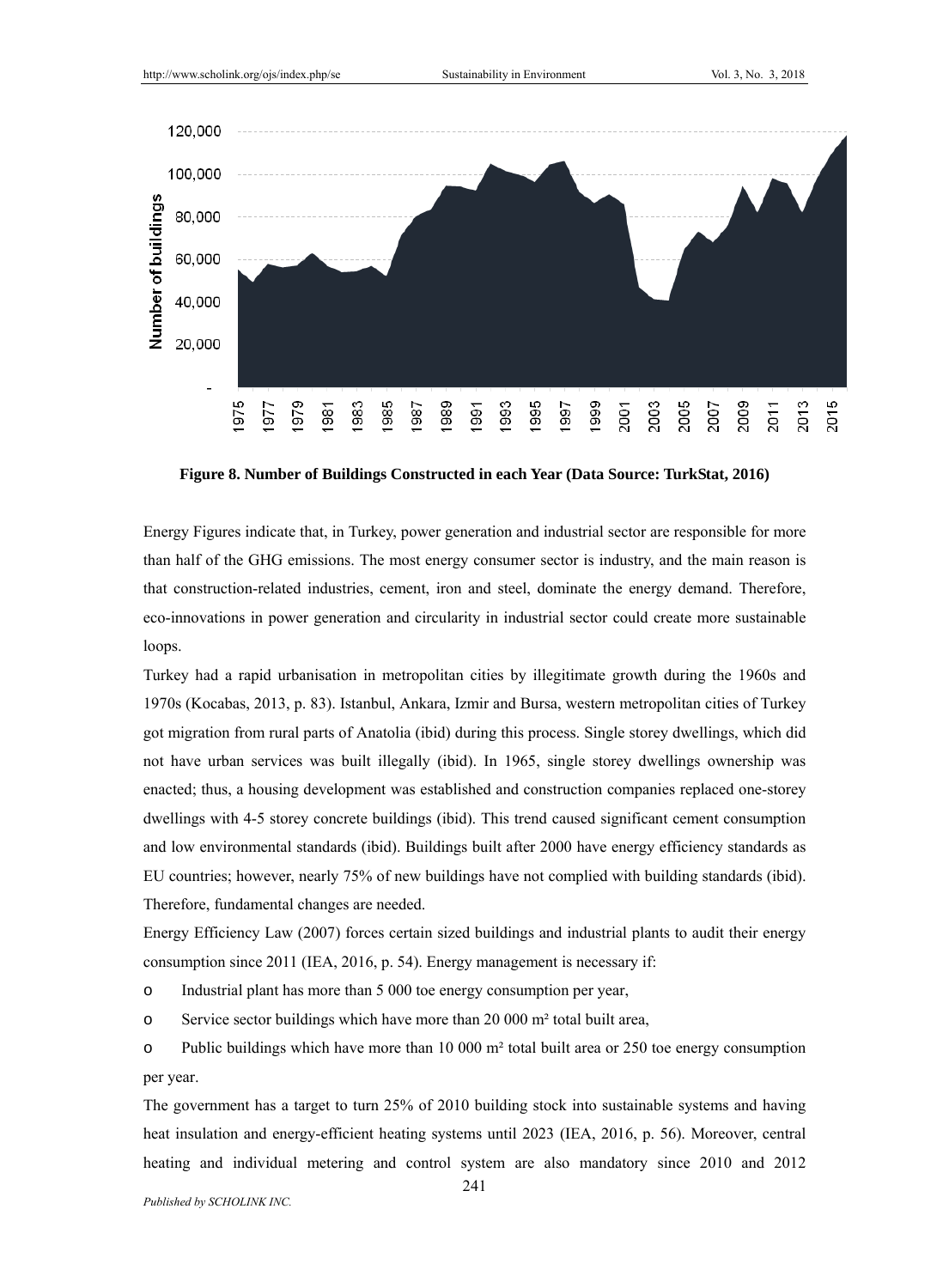respectively (ibid). Energy Efficiency Law and Energy Performance Certificate will help in order to achieve these targets; however, policies related to low-carbon buildings doesn't seem enough to cover all the scales in the built environment (Table 3).

| Affects through;<br>Impact                                                                       |  |
|--------------------------------------------------------------------------------------------------|--|
| The Efficiency Improvement Project (EIP)                                                         |  |
| The Voluntary Agreements Support Scheme<br>Indirect                                              |  |
| Incentive schemes for industrial investments                                                     |  |
| Monitoring certain size buildings in each sector<br>Energy Efficiency Law<br>Direct              |  |
| Increasing energy efficiency of the buildings and                                                |  |
| reducing energy consumption via insulation and<br>Energy Performance Certificate (EPC)<br>Direct |  |
| efficient heating systems.                                                                       |  |
| Reducing energy intensity during the production<br>of construction material                      |  |

|  |  | Table 3. Summary of Policies Related to Low-Carbon Buildings |  |
|--|--|--------------------------------------------------------------|--|
|  |  |                                                              |  |

The construction sector plays a significant role in the economy of Turkey because of new housing, infrastructure investments and high earthquake risks (Arslan et al., 2012, p. 314). GDP from construction sector has reached 20% share in other sectors (Trading Economics, 2017). Despite the positive growth, construction and demolition activities generate a large amount of waste, with renovations causing 30-50% of overall construction wastes (Arslan et al., 2012). Moreover, 74% of construction materials which are renovated are dumped. Therefore, the construction industry needs to be more efficient in terms of material and resources. There are little research and practical applications of circular economy in the modern built environment at the product and component level in Turkey. Current research mainly focuses on recycling construction and demolition waste, there has not been any attention to the reuse of products. This study contributes to the current research by addressing the gap for low-carbon buildings in Turkey and establishing a framework for Circular Kayseri city model.

### *5.3 Analysis of Kayseri as a Circular City*

Kayseri is a city located in the middle of Turkey, and more than 1,3 million people live in the city (TurkStat, 2016). The main economic sectors are services and industry with the share of 48.8% and 36.8% respectively; therefore, trade with other cities and imports & exports have a significant impact on the economy. The main manufacturing sectors are furniture, textile, and metal product, which accounts for two-thirds of the exported product economy and nearly whole imported product economy (Figure 9). On the other hand, 80,000 people and a quarter of total industrial companies work in the construction sector in Kayseri (CADA, 2013). In terms of construction materials, brick dominates the other materials with 38.3%; however, stone and hollow concrete brick have also high share with 30.9% and 25.4% respectively. Moreover, around Europe, Turkey has 53% of total pumice mineral reserves, the raw material of hollow concrete brick, and 25% of this stock exist in Kayseri (Table 4).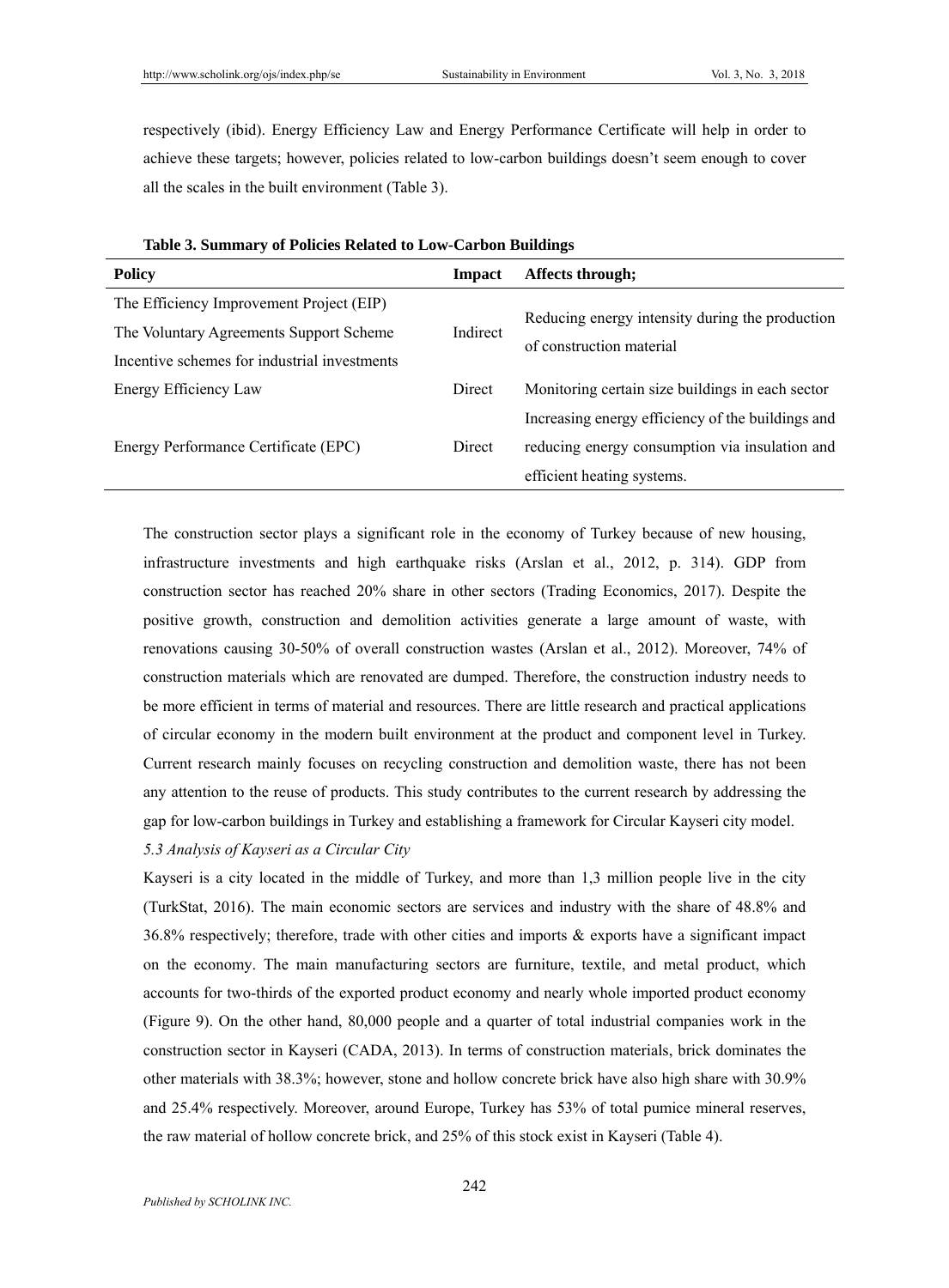

**Figure 9. Import and Export Distribution by Product (Kayseri Chamber of Industry, 2017)** 

On the other hand, in terms of energy, Kayseri consumes 2,855 GWh electricity and 546 million  $m<sup>3</sup>$ natural gas per year. More than half of the electricity has consumed by industrial sector. In terms of waste production 416,541 tonnes of solid waste has been collected and 62.6% of the total amount was the organic waste (TurkStat, 2016). There are several landfill sites, and even though recycling activities becoming popular landfilling is the common waste management system in Kayseri. These findings indicate that construction sector and built environment has a significant impact in Kayseri. The circular economy model could create a sustainable development in the industry; therefore, Circular Kayseri model has been adopted and framework has been established.



**Figure 10. Construction Materials Used in Buildings in Kayseri (TurkStat, 2016)** 

| Table 4. Construction Material Stock Extracted in Kayseri (CADA, 2013)            |        |                          |                                          |  |  |
|-----------------------------------------------------------------------------------|--------|--------------------------|------------------------------------------|--|--|
| <b>Name of Mine</b>                                                               | Unit   | <b>Estimated Reserve</b> | Place of use in the construction process |  |  |
| <b>Pumice</b>                                                                     |        |                          | Pozzolan Cement, Hollow Concrete Block,  |  |  |
|                                                                                   | tonnes | 725,000,000              | <b>Prefabricated Building Materials</b>  |  |  |
| Wall Materials, Roof Materials<br><b>Brick, Roof Tile</b><br>18,000,000<br>tonnes |        |                          |                                          |  |  |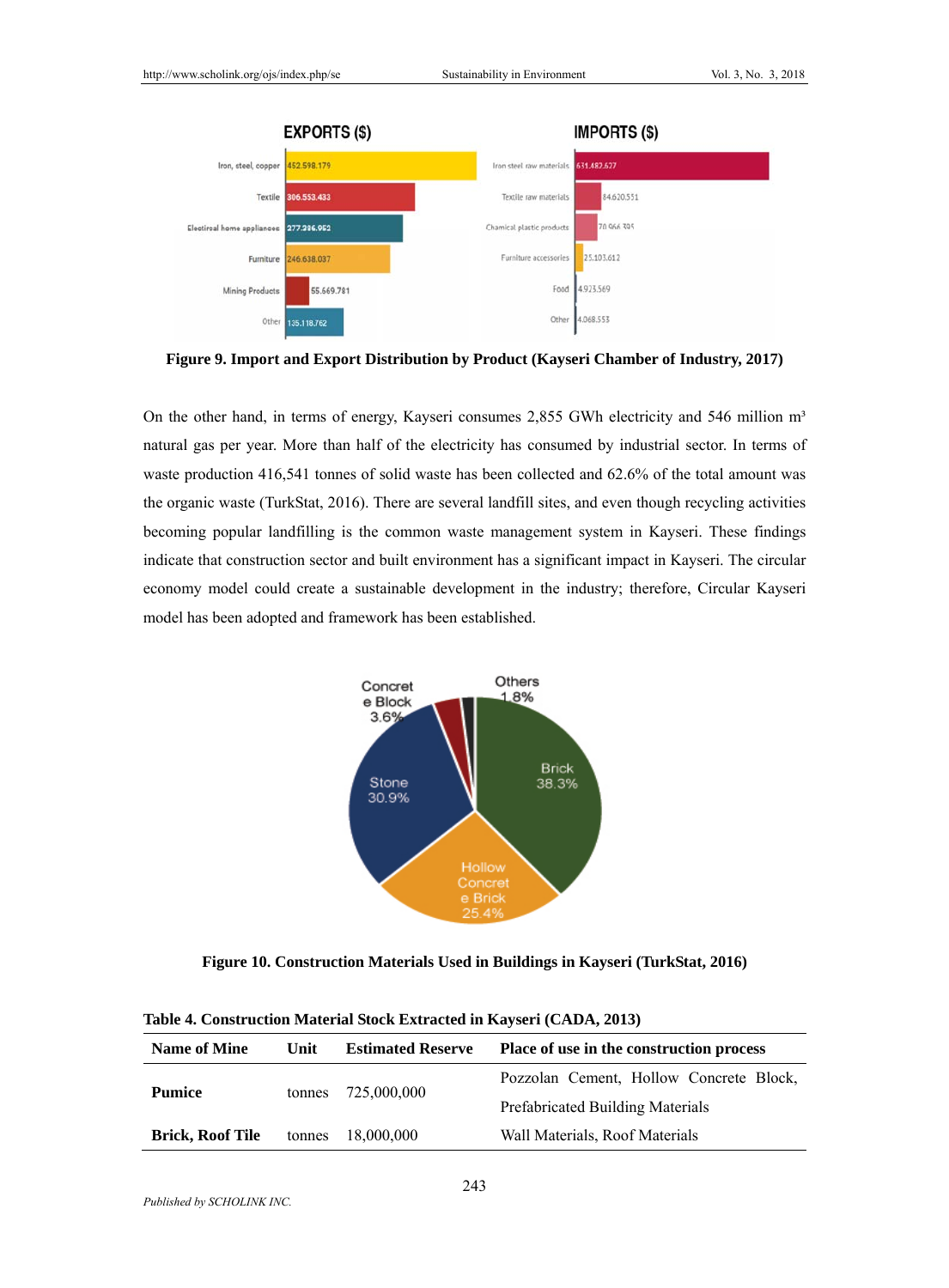| <b>Diatomite</b><br>tonnes |                     |                          | Lightweight<br>Concrete<br>Materials.<br>Glass |
|----------------------------|---------------------|--------------------------|------------------------------------------------|
|                            | 12,750,000          | Products, Brick, Paint   |                                                |
| <b>Iron</b><br>tonnes      |                     |                          | Structural Iron, Scaffolding, Railing, Steel   |
|                            | 10,000,000          | Door, etc.               |                                                |
| Sand, Aggregate            | m <sup>3</sup>      | 4,600,000                | Cement, Plastering, Concrete                   |
|                            |                     |                          | Ceramic, Gypsum Plaster, Plaster Board,        |
| Gypsum                     | 1,500,000<br>tonnes | <b>Sanitary Products</b> |                                                |

Several steps have been applied for Kayseri to define its future vision as a circular city.

The first step of the theoretical model is identifying circular indicators such as ecological impacts, economic values, value retention and so on Table 5 shows 11 sectors in Kayseri and their impacts on ecological and economic indicators based on Analytical Hierarchy Process (AHP) method. The AHP method initially proposed by Saaty (1980) is based on pairwise comparisons. A detailed description of the AHP can be found in Saaty (1990, 2008). AHP adopts a subjective assessment of relative importance converted into a set of weights, which structures the problem in a hierarchical way (Spataru et al., 2014). We then grouped the intensity of importance into the low, medium and high grade. Table 5 indicates how dominant one element is over another with respect to the criterion. Construction, metal goods, furniture and food and beverage industries have higher impacts in terms of economic interest. On the other hand, construction, metal goods and plastic industries have higher impacts in terms of environment.

| <b>Indicators</b>                 | <b>Ecological Impact</b> | <b>Economic Interest</b> |
|-----------------------------------|--------------------------|--------------------------|
| <b>Construction Industry</b>      | High                     | High                     |
| Metal Goods Industry              | High                     | High                     |
| Furniture & Home Textile Industry | Medium                   | High                     |
| Mining Industry                   | Medium                   | Medium                   |
| Chemical Industry                 | Medium                   | Medium                   |
| Food & Beverage Industry          | Low                      | High                     |
| Plastic                           | High                     | Low                      |
| Furniture                         | Low                      | Medium                   |
| <b>Electrical Home Appliances</b> | Low                      | Medium                   |
| <b>Agriculture Industry</b>       | Medium                   | Low                      |
| Tourism                           | Low                      | Low                      |

**Table 5. Evaluation of Economic and Ecological Impacts of Sectors in Kayseri**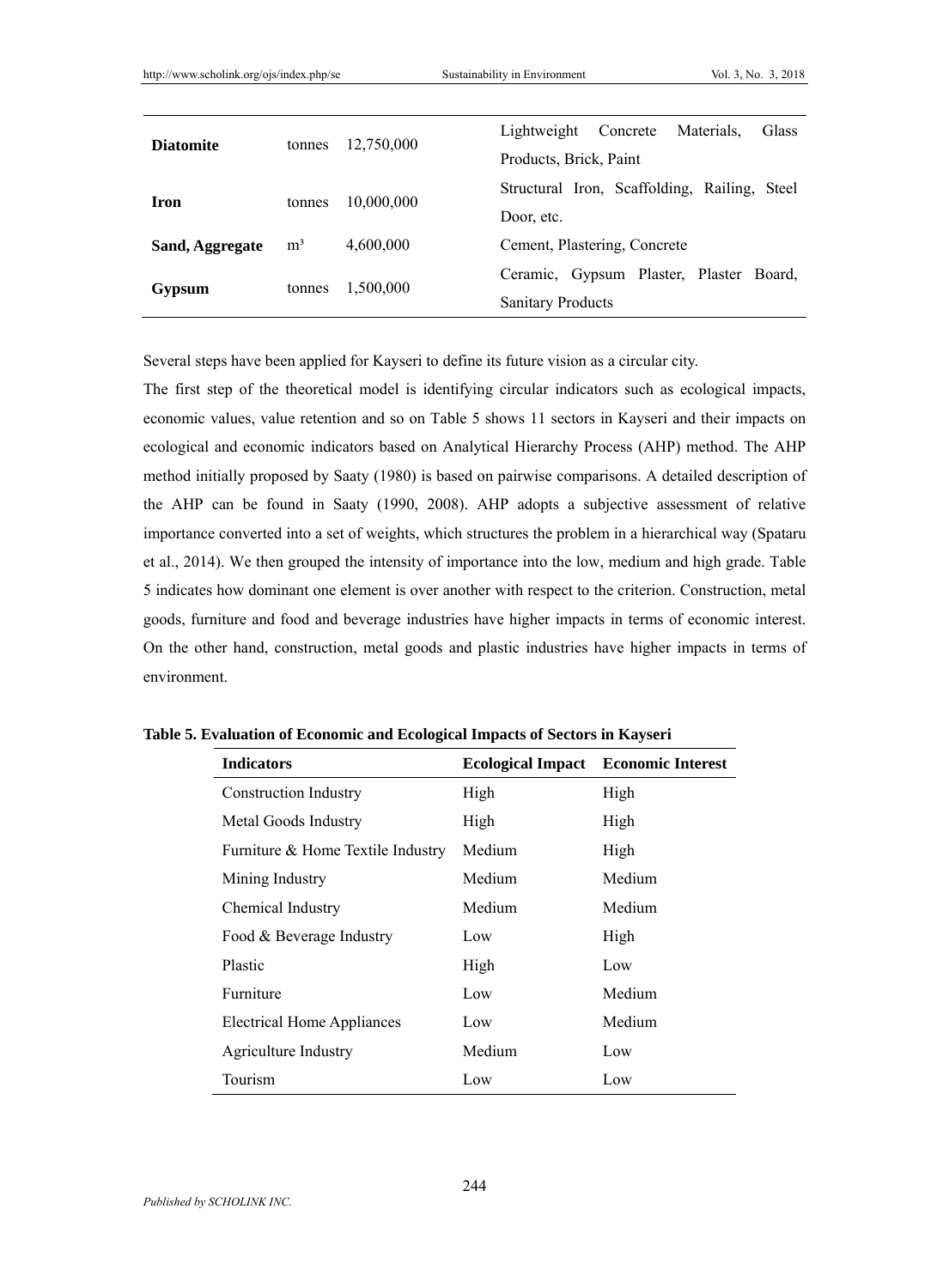For Circular Kayseri, construction chain has been selected because of its high impact on ecological and economic indicators and high material and energy demand in the industrial sector. Sub-indicators have been identified and detailed strategy have been analysed (Figure 11) in terms of four main concepts;

- o Smart Design
- o Deconstruction & Separation
- o High-Value Recycling and Reuse
- o Marketplace and Resource Bank



**Figure 11. Visualisation of Circular Economy City Model for Kayseri** 

The four main concepts described in the theoretical model (Figure 3) have been applied for Kayseri, analysed and discussed in the following sections.

A. Smart Design

The traditional designing process creates spaces for specific purposes; however, in the real world, the purpose of the building may change in order to adapt to different work patterns (Circle Economy, 2016, p. 22). This situation creates renovation in the building and produces more waste. Reducing the waste through preventing actions that create the waste should be the main principle for the circular chain. Therefore, smart design principle has a significant impact on material consumption. This principle has been categorised into four main concepts.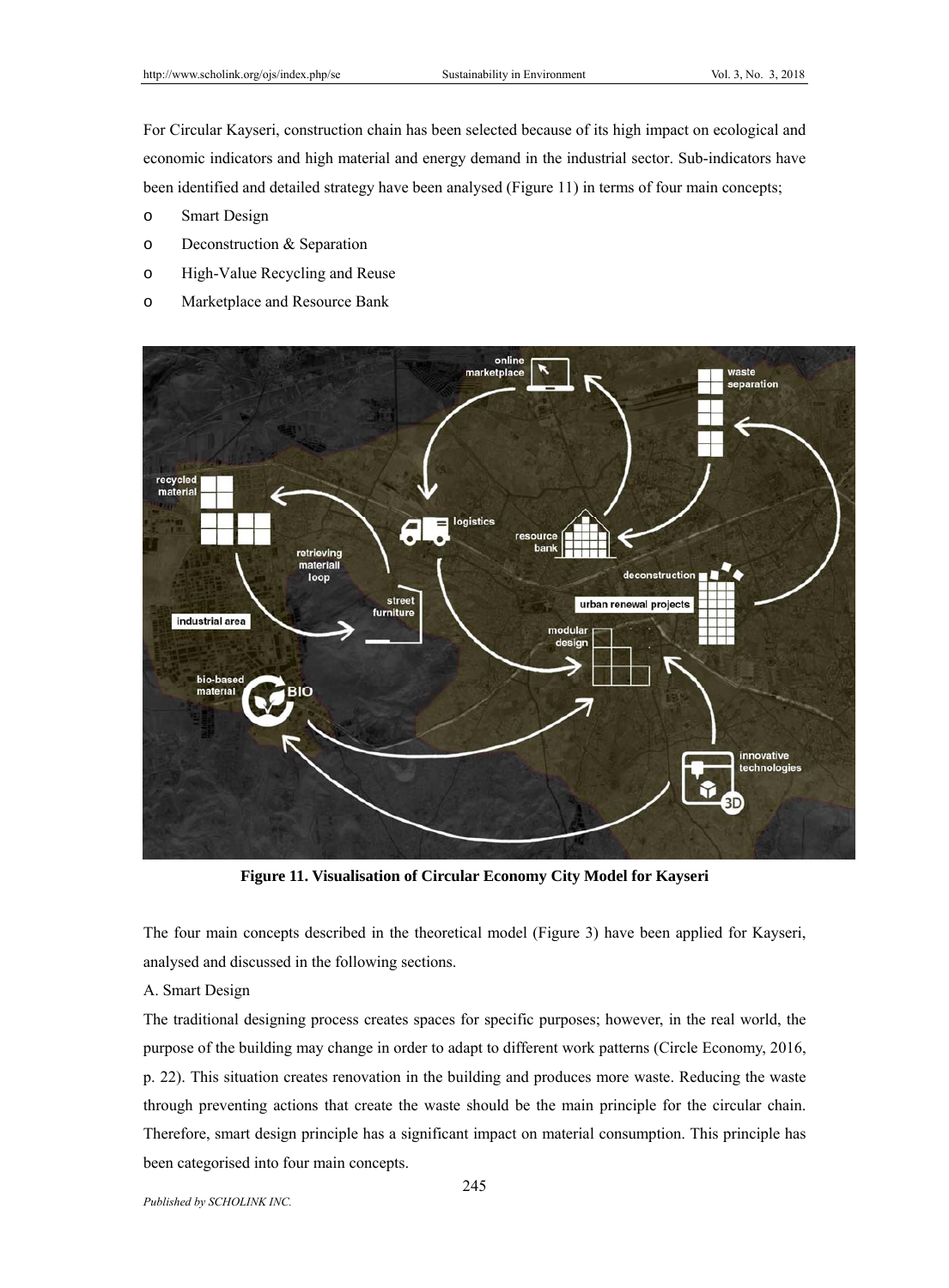

**Figure 12. Proposed Smart Design Concept for Kayseri Circular City** 

**Flexible design:** Flexible design activity could create modular and flexible spaces that can be adapted to the new users easily (Circle Economy, 2016, p. 22). Residential users and companies often prefer flexible houses and offices because when their lifestyle and business environment has changed they can adjust to the differences. Local government and architectural design firms could collaborate to create a common sense of flexible and modular design principles.

**Innovative technologies:** Could create more efficient construction chains by reducing cost, time and material consumption (Circle Economy, 2016, p. 22). 3D printing is transforming the construction sector remarkably (EMF, 2015, p. 84). It has been shown in China in 2014, a Chinese company, WinSun, printed ten houses in 24 hours. Each house was about 195 m² and cost about €5,000. During the construction, on the other hand, 30-60% less material was used than traditional methods. As a construction material, a mixture of dry cement and construction waste was used.If a similar project is applied in Kayseri similar results could be provided. The main part of this section is adopting the technology; thus, research projects related to similar innovations could be supported in universities through Kayseri's local government. Therefore, construction companies can also benefit from these innovative solutions and started to use them.

**Clean building material:** New developments in construction materials have been helping to create more sustainable and ecological built environment (Circle Economy, 2016, p. 22). Biomass and agricultural waste, for instance, could be used to produce bio-based materials. Moreover, a pilot project in Amsterdam has been introduced in order to create building materials through capturing  $CO<sub>2</sub>$ emissions. Currently, Kayseri has several landfill areas for the waste management system, and organic waste is account for 63% of the total waste stream (DGEIAPI, 2013, p. 32). Agricultural activities and organic waste flow could be connected to material production sector; thus, organic components could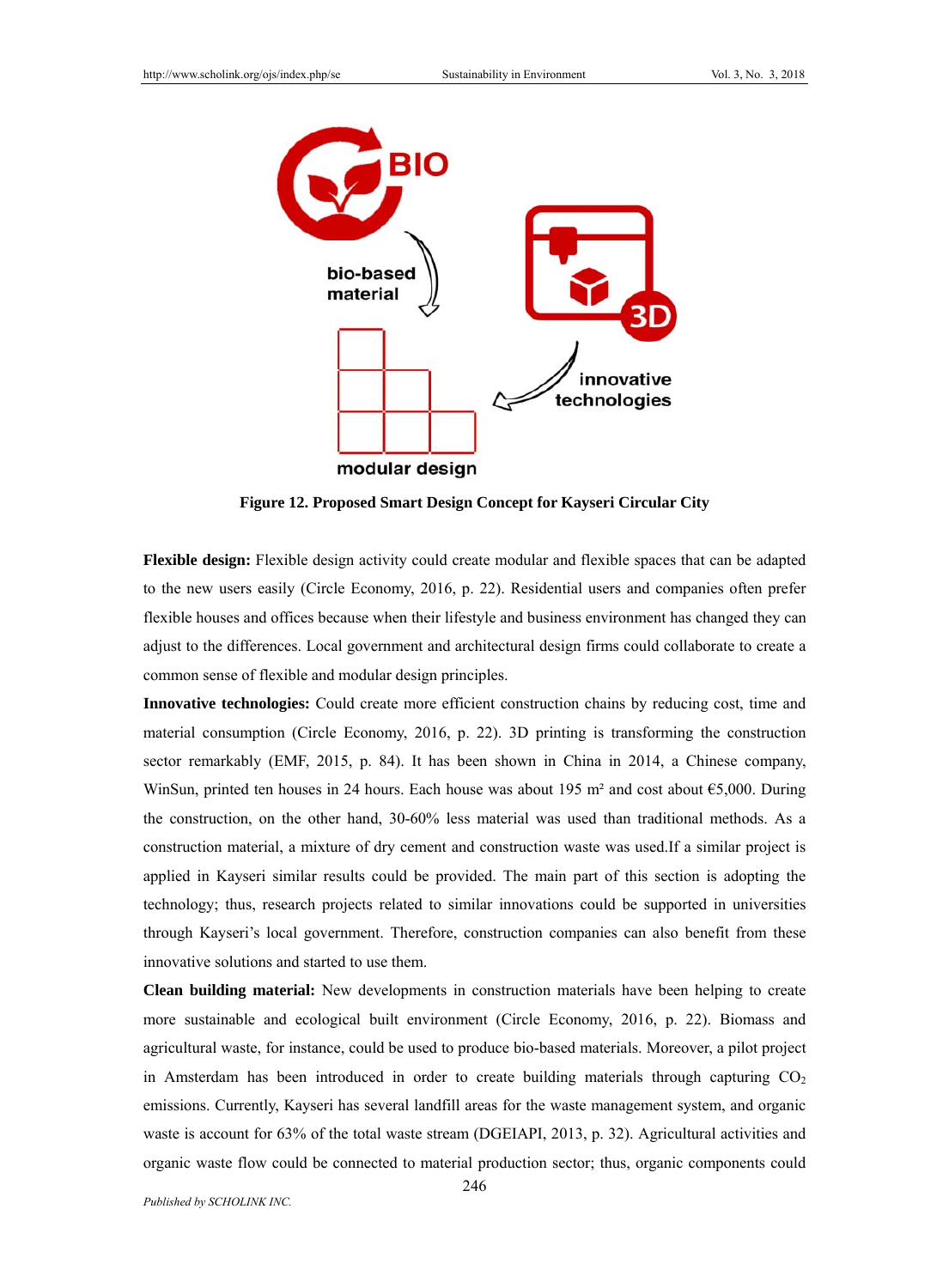be reused in new construction materials.

**Experimental construction areas:** Smart design is a multi-disciplinary concept which has different enablers from academia, industry and the private sector. Therefore, creating experimental construction areas which have more flexible building codes and regulations could help to examine practical applications in the construction area (Circle Economy, 2016, p. 22). Currently, Kayseri has several urban renewal projects. Sahabiye Urban Renewal Project, for instance, has four main stages. During the first stage, 63 new buildings (472 dwelling and 40 offices) will be constructed. These urban renewal areas can be used as an experimental area; therefore, practical applications could be investigated in these projects.

# B. Deconstruction & Separation

Current practices often ignore the end-of-life phase while calculating the life cycle of a building; however, dismantling and separating the waste could help to save high-value materials (Circle Economy, 2016, p. 24). Smarter decommissioning and separation phases on a regional scale could achieve beneficial reuse targets.



**Figure 13. Proposed Dismantling and Separation Concept for Kayseri Circular City** 

**Decommissioning:** Circular construction chain includes cooperating partners from DBFMOD (Design, Build, Finance, Maintain, Operate and Demolish) phases (Circle Economy, 2016, p. 24). Demolishing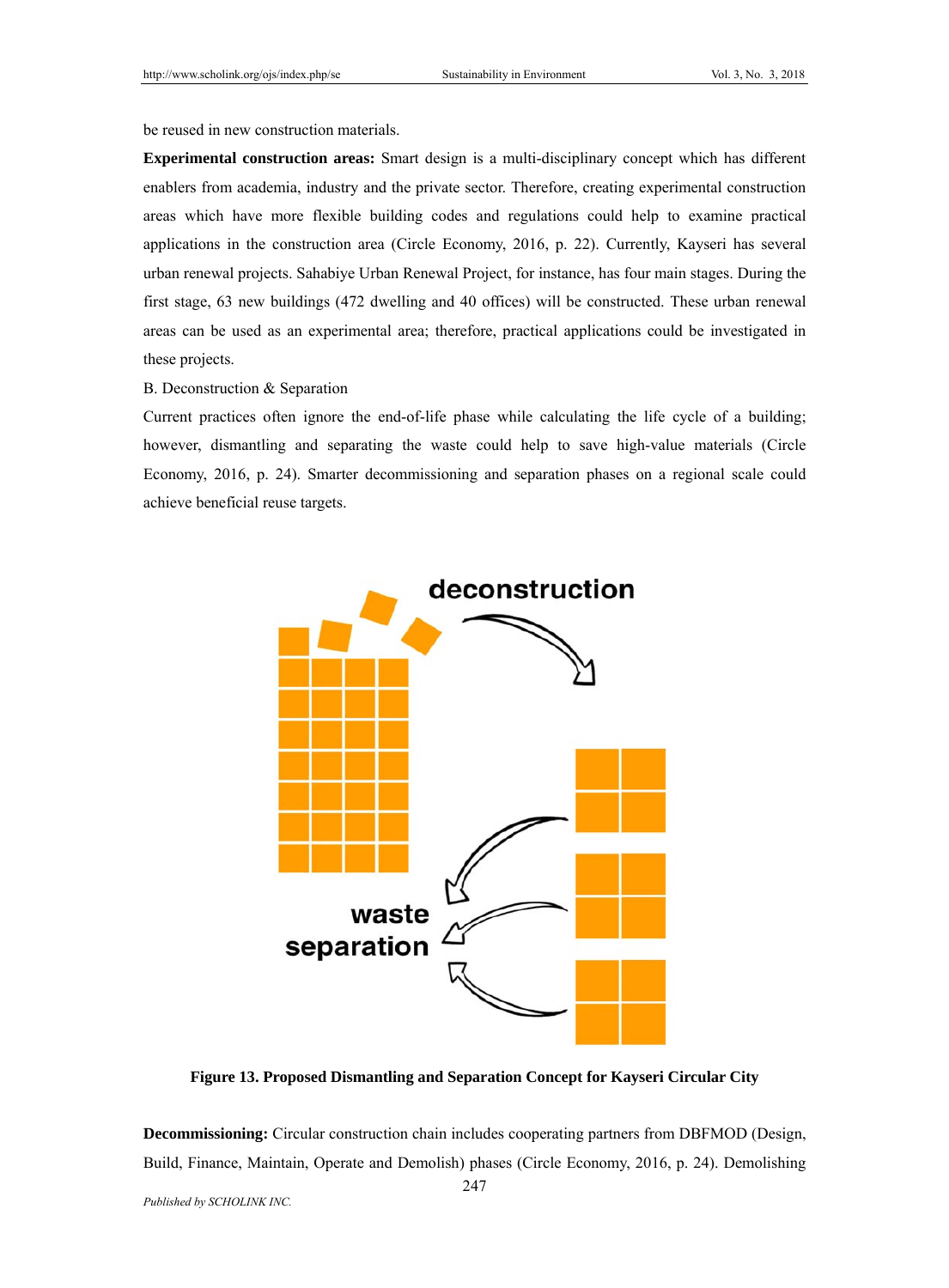phase creates an opportunity to save the material from being a waste. Moreover, selling these materials could repay the demolition costs. In Sahabiye renewal project, all existing buildings have started to demolish. New companies specialised in decommissioning and demolishing could be established, and waste material coming from this demolition could be separated through these demolition companies.

**Waste separation:** Separating the construction and demolition waste could prevent losing high-value materials (Circle Economy, 2016, p. 24). Smart waste management systems can create individual, central and regional separation systems which help to arrange waste construction materials. Similar to decommissioning companies, waste separation companies could be established, and used in order to process the waste and separate high-value materials.

C. High-Value Recycling and Reuse

Construction waste is one of the major factors which contribute to the total waste stream in cities (Circle Economy, 2016, p. 26). Therefore, high-value recycling could create better reuse options in construction chain. On the other hand, using existing building stock effectively can also contribute to high-value principle.



**Figure 14. Proposed High-Value Recycling and Reuse Concept for Kayseri Circular City** 

**Better reuse:** While producing new construction material better reuse methods could be adopted. In Amsterdam, for instance, several companies produce brick from stone and ceramic waste (Circle Economy, 2016, p. 26). As Kayseri's building stock has mainly brick, stone and hollow concrete brick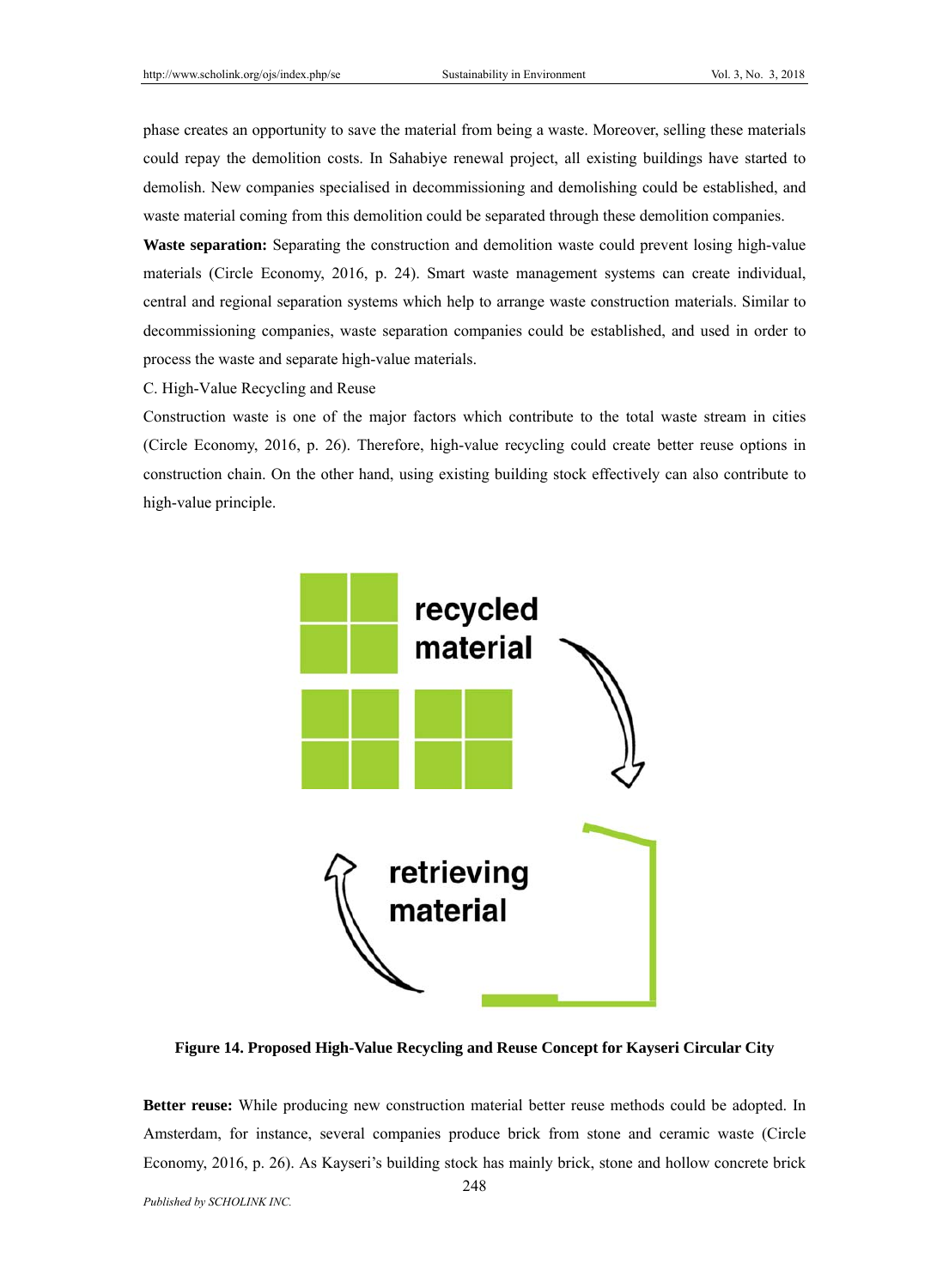as a construction material, after the demolition, these materials become waste. If similar actions are applied in Kayseri these materials could be reused to produce new materials for new construction projects.

**Retrieving materials from street furniture and paving materials:** In Kayseri, renovation in street furniture and pavements is a frequent practice for years. During these renovations, using recycled waste material coming from existing pavements or street furniture can create a closed loop for public areas in terms of circular chain (Circle Economy, 2016, p. 26). A Dutch company, Struyk Verwo, uses old concrete pavements to produce 70% recycled new pavement materials (ibid). Similar practices could be adopted in Kayseri in order to recycle existing pavement material.

**Repurposing existing buildings:** Vacant and excessive buildings consume more energy and material than efficient ones (Circle Economy, 2016, p. 26). The average size of dwelling between 2012-2016 was 137 m<sup>2</sup> in Kayseri according to TurkStat (2016) data. In Europe, on the other hand, the average was only 96 m<sup>2</sup> (Eurostat, 2013). This number indicates a cultural difference in terms of living conditions; however, understanding the major problem for this issue could help to save energy in residential buildings. Qualitative research methods could be used to measure this problem and community's understanding. Then, efficient architectural design practices could be examined in Sahabiye urban renewal project.

D. Marketplace and Resource Bank

The built environment has great potential in terms of building material resource (Circle Economy, 2016, p. 26). Decommissioning processes could provide recovered materials to new construction projects. However, storing, marketing and transporting these materials is a complex business. Therefore, a resource bank, an online marketplace and logistics are needed.

249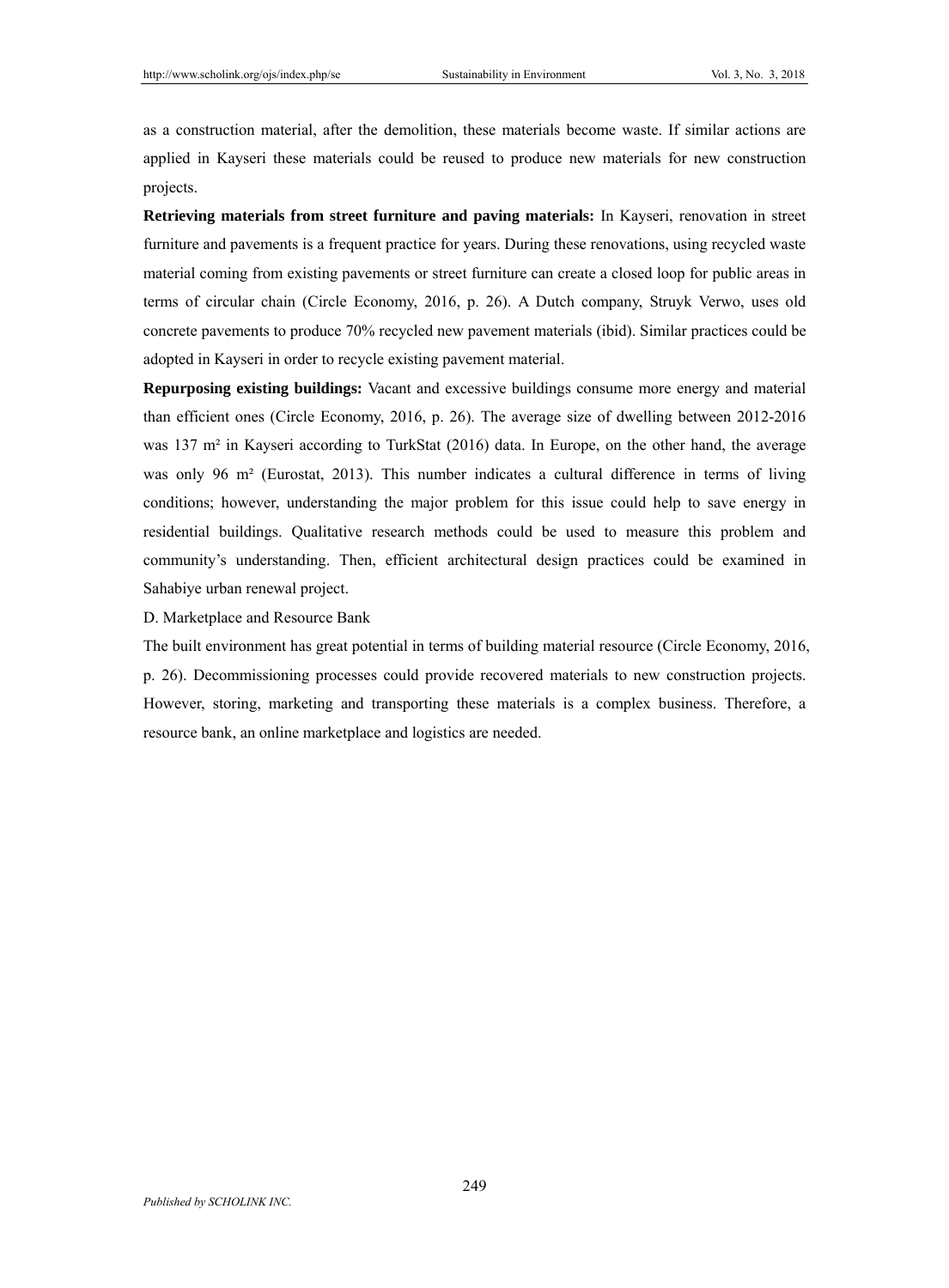

**Figure 15. Proposed Marketplace and Resource Bank Concept for Kayseri Circular City** 

**Resource Bank:** Construction waste needs to be stored temporarily on a vacant site in the city (Circle Economy, 2016, p. 28). Before the trade, the material can be identified and organised here. This place could be an alternative commodity bank for designers and architects. Vacant plots in Kayseri could be identified and examined for waste material storage before traded through the online marketplace.

**Online marketplace:** Supply and demand of building materials could be managed in an online marketplace; therefore, building passports,the quantity of materials and their specifications could be shared online to the public (Circle Economy, 2016, p. 28). In 2008, a British company, Enviromate has created an online trade system for construction companies which can exchange waste materials in the United Kingdom (Enviromate Products Corp., 2017). Similar online marketplace systems could be created to manage the trade of waste materials in Turkey.

**Logistics for collection:** Transferring the waste material from resource bank to the new location through advanced logistics and effective collection system could create cheaper and easier marketplace for users (Circle Economy, 2016, p. 28). In Kayseri, links with regional marketplaces could be connected through existing railway system; therefore, the centre of logistics can be created nearby the train station. Existing logistic companies could also contribute to the system through reverse logistics.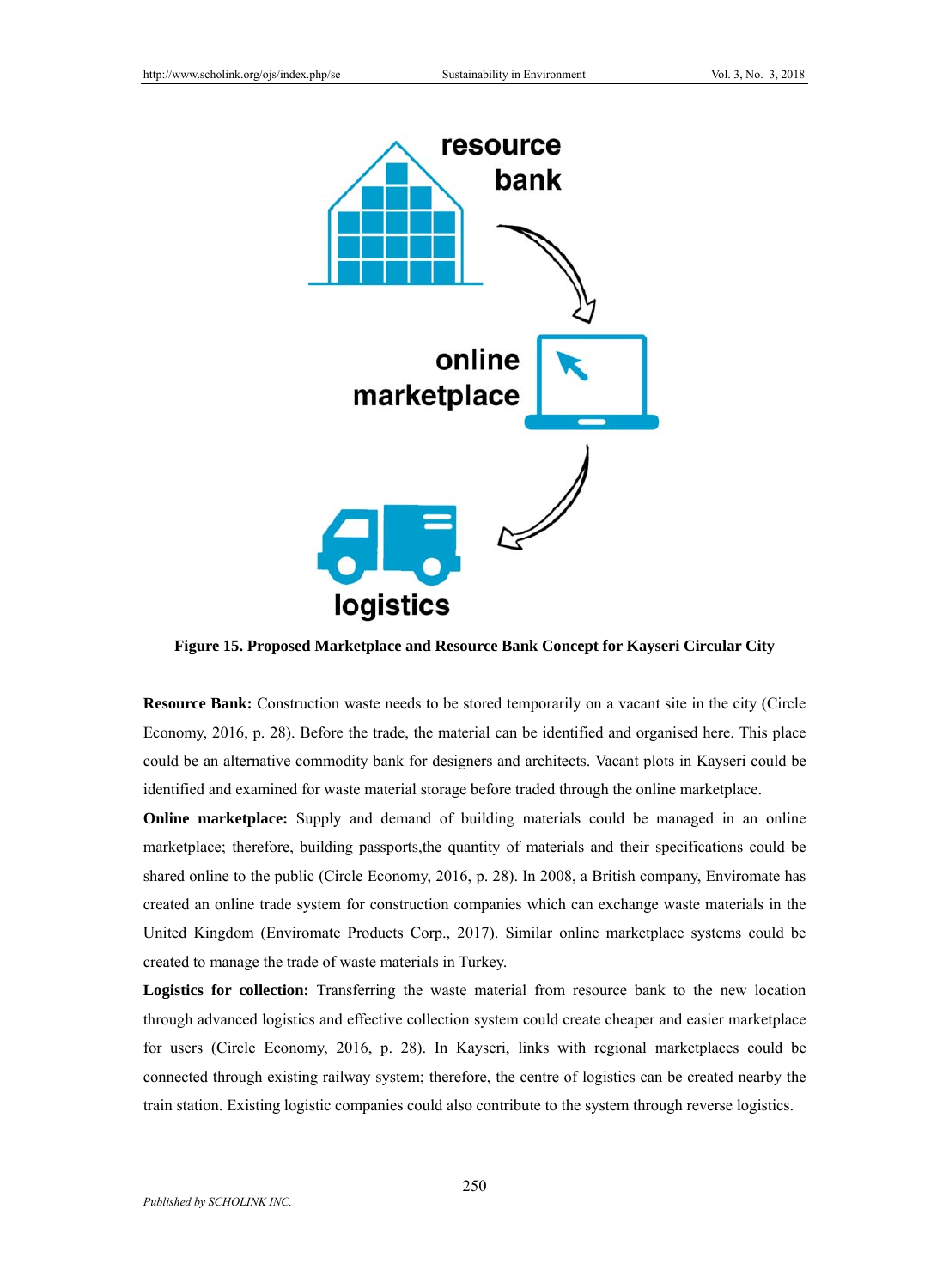These four steps are the pillars of circular construction chain in Kayseri. However, each step has also barriers in terms of technology, market, policy and culture; therefore, understanding these barriers could create a more applicable model. While measuring these barriers, literature review (Circle Economy, Van Eijk and *Acceleratio*) has been used. Table 6 illustrate that even though technology does not have a high-value barrier, developments of technological innovations in design and recycling process could be a medium value barrier. Establishing the marketplace and resource bank could be a high-value barrier. On the other hand, regulating the policies could be challenging in all steps except the last one because of the existing regulations. The most challenging barrier could be culture because the new system needs collaboration between all actors, and traditional thinking could be a high-value barrier. For further research, interviews and surveys from the industry and the community could also be used.

| Barriers       | <b>Technology</b> | <b>Market</b> | <b>Policies</b> | Culture |
|----------------|-------------------|---------------|-----------------|---------|
| $Smont Dcoion$ | Modium            | $\Delta$      | Modium          | ⊔i∝k    |

**Table 6. Barriers of Circular Construction Chain in Kayseri** 

| <i><b>Dalibi</b>s</i>          | $\lceil \mathbf{r} \rceil$ | waa isc | т опсте | <b>Cunun</b> |
|--------------------------------|----------------------------|---------|---------|--------------|
| <b>Smart Design</b>            | Medium                     | Low     | Medium  | High         |
| Deconstruction & Separation    | Low                        | Low     | High    | Medium       |
| High-Value Recycling and Reuse | Medium                     | Low     | Medium  | High         |
| Marketplace and Resource Bank  | Low                        | High    | Low     | Low          |

Using the approach defined in this research will help to implement a circular economy framework in cities. The implementation of the theoretical model requires cooperation between policies, funding and teamwork and awareness (Figure 16).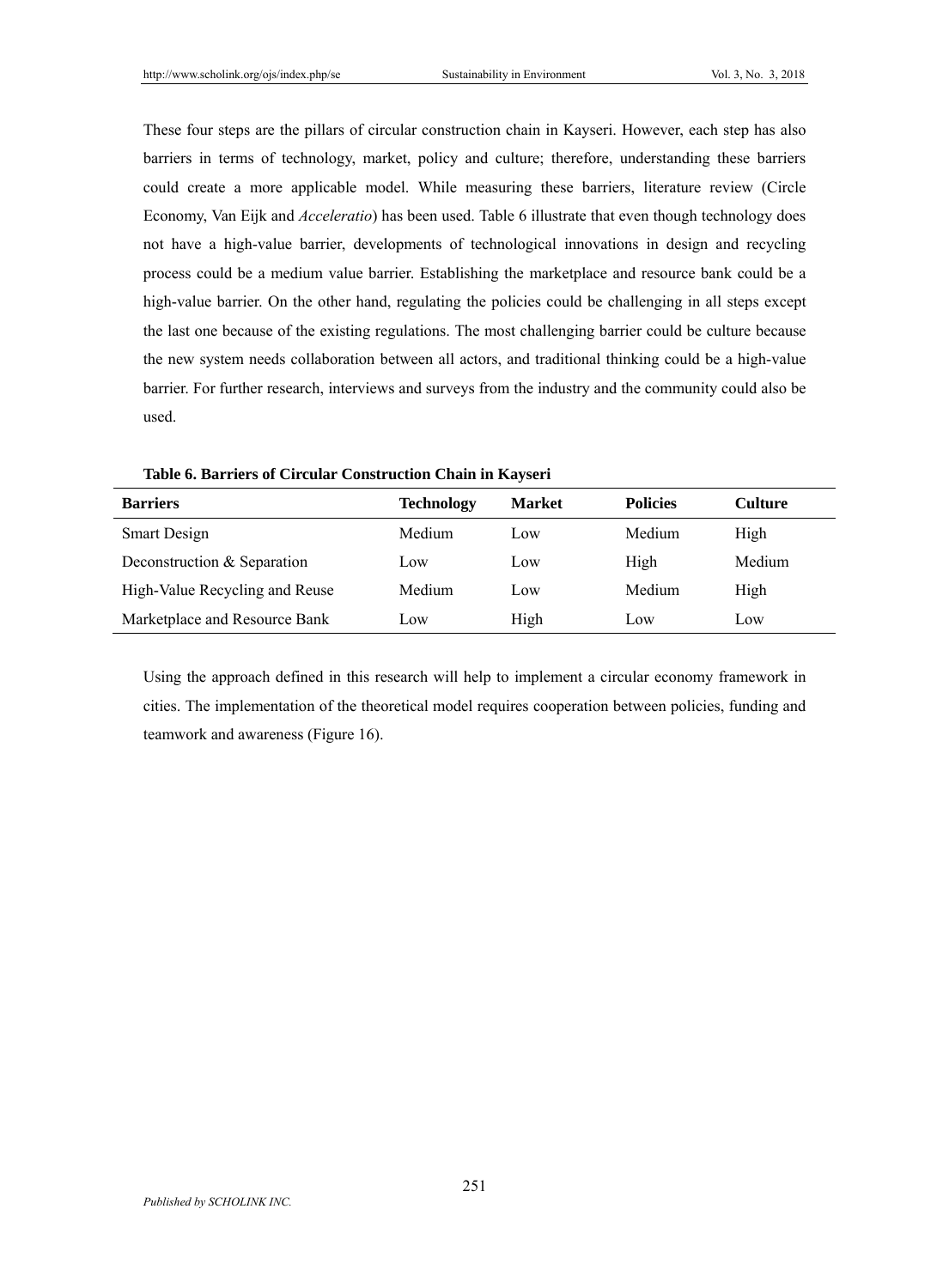

**Figure 16. Three Tools Enabling Circular Kayseri City Model** 

### **5. Discussions and Conclusion**

Most research focuses on environmental and economic aspects of the circular economy; yet, few of them address the social impacts of the circular economy (Geissdoerfer et al., 2017, p. 10). However, the more comprehensive view could help to create a system which based on all dimensions of the sustainability. Circular economy represents a productivity in resource, waste and energy streams. This principle could be achieved through a durable system which considers all the cooperating partners from built environment (design, build, finance, maintain, operate and demolish).

Accessing the data in city scale was the major limitation of the study. It is mainly because the topic is quite new in Turkey and databases do not have detailed collection system. Integrity between the databases does not seem consistent. Therefore, further research on the circular economy and sustainability projects need to be done; thus, awareness and benefits could be covered. On the other hand, during the first step of the model which is identifying the indicators more qualitative research (interviews and surveys) needs to be done in order to understand the impacts of the model.

This study has adopted a circular economy approach to cities with a focus on Kayseri as a case study. Key conclusions have been drawing from the analysis:

Architects and designers are the starting point of circular chains in the built environment because their decisions in the designing process can affect all the material cycle. Therefore, understanding the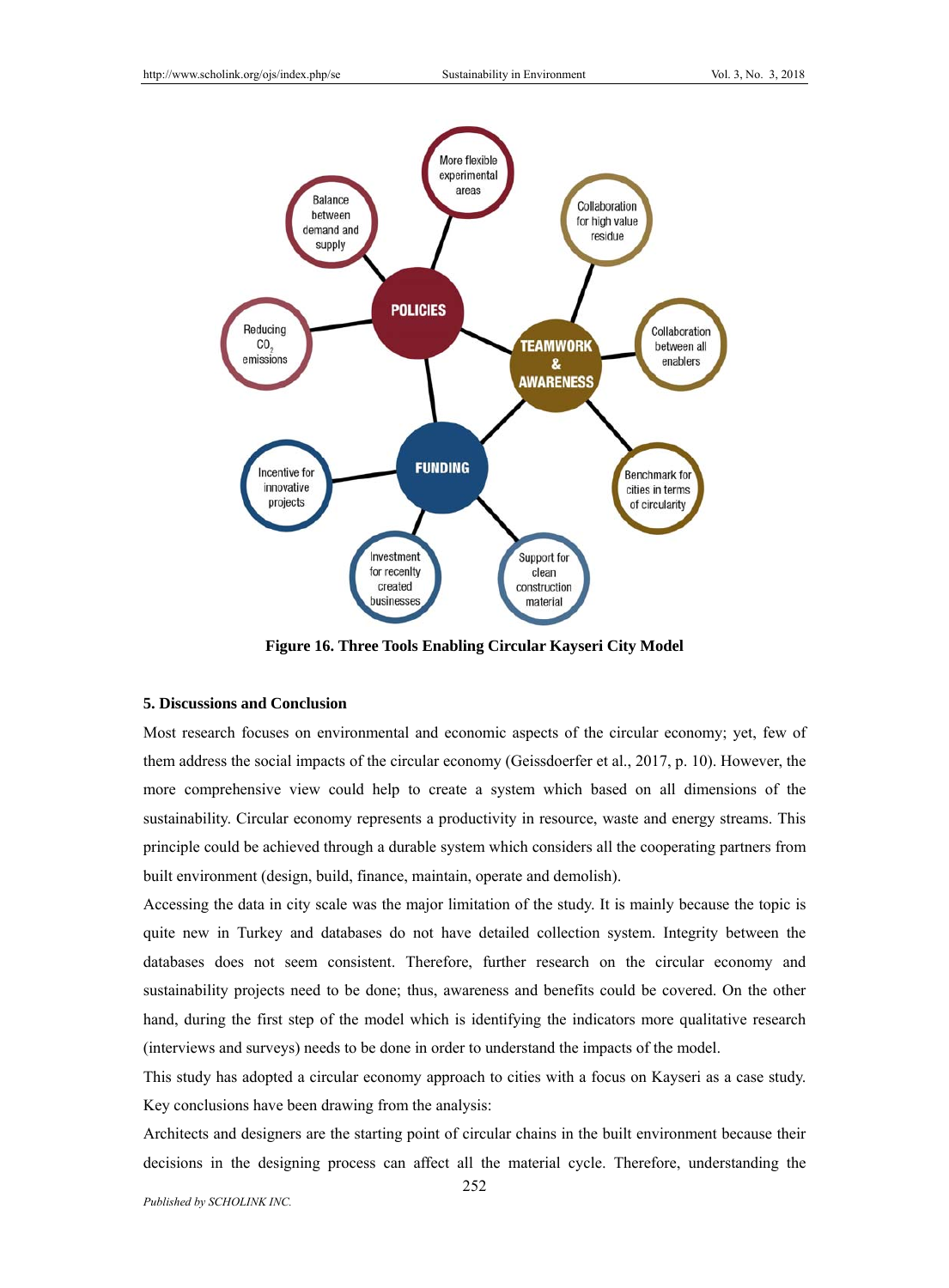circular economy concept is crucial for them as they could affect the decisions through communication between the client and the contractor.

Adopting technologies for innovative solutions in material production and construction process is a fundamental step because these projects could create efficiency in each cycle of the material stream. Moreover, clean product activities could also help to reduce  $CO<sub>2</sub>$  emissions.

Technological developments need to be tested; therefore, flexible experimental areas could be created. These places could also help to raise awareness of the community and other private investors.

As the circular city model proposed, companies specialised in decommissioning and waste separation need to be established in order to create a demolition waste management system.

Cooperation between sectors and chains is crucial because idling of the system could be ensured by collaboration.

The last but not the least part of the model is policies because the integrity of the system could only be created by radical policies. The viability of the system depends on the success of the regulations; therefore, adopting policies which have already succeeded could be a vital point for the sustainability.

### **Acknowledgement**

The authors would like to thank Turkish Ministry of National Education for supporting this work.

#### **References**

Arslan, H., Coşgun, N., & Salgın, B. (2012). *Construction and Demolition Waste Management in Turkey*.

ARUP. (2015). *Old Oak and Park Royal: A Vision for a Circular Economy*.

- Baker-Brown, D. (2017). *The Re-Use Atlas—A Designer's Guide towards a Circular Economy*. London: RIBA Publishing.
- Bath & North East Somerset Council. (2016). *Built Environment*. Retrieved September 3, 2017, from http://www.bathnes.gov.uk/services/your-council-and-democracy/local-research-and-statistics/wik i/built-environment
- Bleischwitz, R. (2010). *International economics of resource productivity—Relevance, measurement, empirical trends, innovation, resource policies, International Economics and Economic Policy*, *7*(2), 227-244.

*Central Anatolia Development Agency*. (2013). 2014-2023 Region Plan.

- Circle Economy. (2016). *Circular Amsterdam: A vision and action agenda for the city and metropolitan area*.
- DEFRA. (2016). *UK statistics on waste, Governmental Statistical Service*. Retrieved from https://www.gov.uk/government/collections/waste-and-recycling-statistics
- Directorate General of Environmental Impact Assessment Permit and Inspection. (2013). *Kayseri İl çevre durum raporu*, 1-105.
- 253 Du, Z. (2016). Planning Framework of the Circular Economy Eco-City. *Open House International*,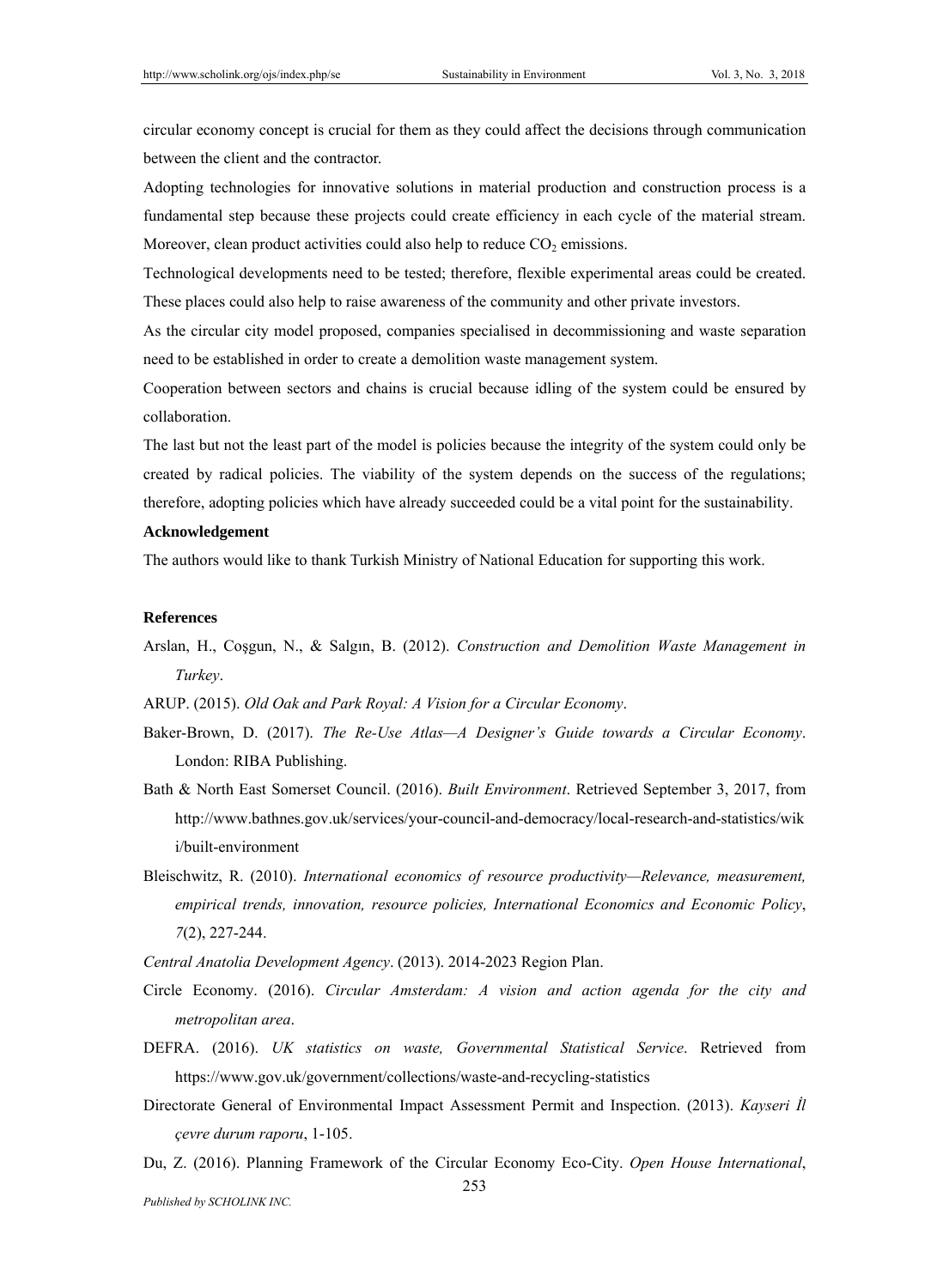*41*(3), 71-75.

- EEA. (2015). *Population density in Turkey*. Retrieved June 7, 2017, from https://www.eea.europa.eu/soer/countries/tr/country-introduction-turkey/2.jpg/view
- EEA. (2016). *Circular economy in Europe Developing the knowledge base*.
- Elia, V., Gnoni, M. G., & Tornese, F. (2017). Measuring circular economy strategies through index methods: A critical analysis. *Journal of Cleaner Production*, *142*, 2741-2751. Elsevier Ltd.
- Ellen MacArthur Foundation. (2015a). *CIRCULARITY INDICATORS An Approach to Measuring Circularity*. Retrieved June 25, 2018, from https://www.ellenmacarthurfoundation.org/assets/downloads/insight/Circularity-Indicators\_Projec t-Overview\_May2015.pdf
- Ellen MacArthur Foundation. (2015b). Growth within: A circular economy vision for a competitive Europe. *Ellen MacArthur Foundation*, 100.
- EMF. (2015). *Towards a Circular Economy: Business Rationale for an Accelerated Transition*.
- Enviromate Products Corp. (2017). *Enviromate*. Retrieved August 24, 2017, from http://enviromate.com/
- Eurostat. (2013). *Housing conditions*, *2014*(29 April), 81-102. Retrieved August 28, 2017, from http://ec.europa.eu/eurostat/statistics-explained/index.php/Housing\_conditions
- Friends of the Earth. (2009). *Over Consumption?—Our use of the world´s natural resources*. Retrieved from
	- http://www.foeeurope.org/press/2009/Sep15\_Consuming\_world\_resources\_Europe's\_role\_Europe 's\_responsibilities.html
- GDRE. (2012). *Energy efficiency strategy paper 2012-2023*, 1-18.
- Girardet, H. (2010). *Regenerative cities, World Future Council and HafenCity University Hamburg (HCU) Commission*. Retrieved from http://www.worldfuturecouncil.org
- Heshmati, A. (2015). *A Review of the Circular Economy and its Implementation*.
- Huilu, Y. et al. (2016). Contrastive Study of the Circular Economy of Coal Resource City Based on Ecological Efficiency and C Model. *Journal of Resources and Ecology*, *7*(5), 323-333.
- *International Energy Agency*. (2016). Energy Policies of IEA Countries: Turkey.
- *Kayseri Chamber of Industry*. (2017). Why Kayseri.
- Kocabas, A. (2013). The transition to low carbon urbanization in Turkey: Emerging policies and initial action. *Habitat International*, *37*, 80-87.
- Li, F. et al. (2009). Measurement indicators and an evaluation approach for assessing urban sustainable development: A case study for China's Jining City. *Landscape and Urban Planning*, *90*(3-4), 134-142.
- Li, R. H., & Su, C. H. (2012). Evaluation of the circular economy development level of Chinese chemical enterprises. *Procedia Environmental Sciences*, *13*(2011), 1595-1601.
- Liang, B., & Wang, Y. (2011). Data envelopment analysis on efficiency evaluation of city circular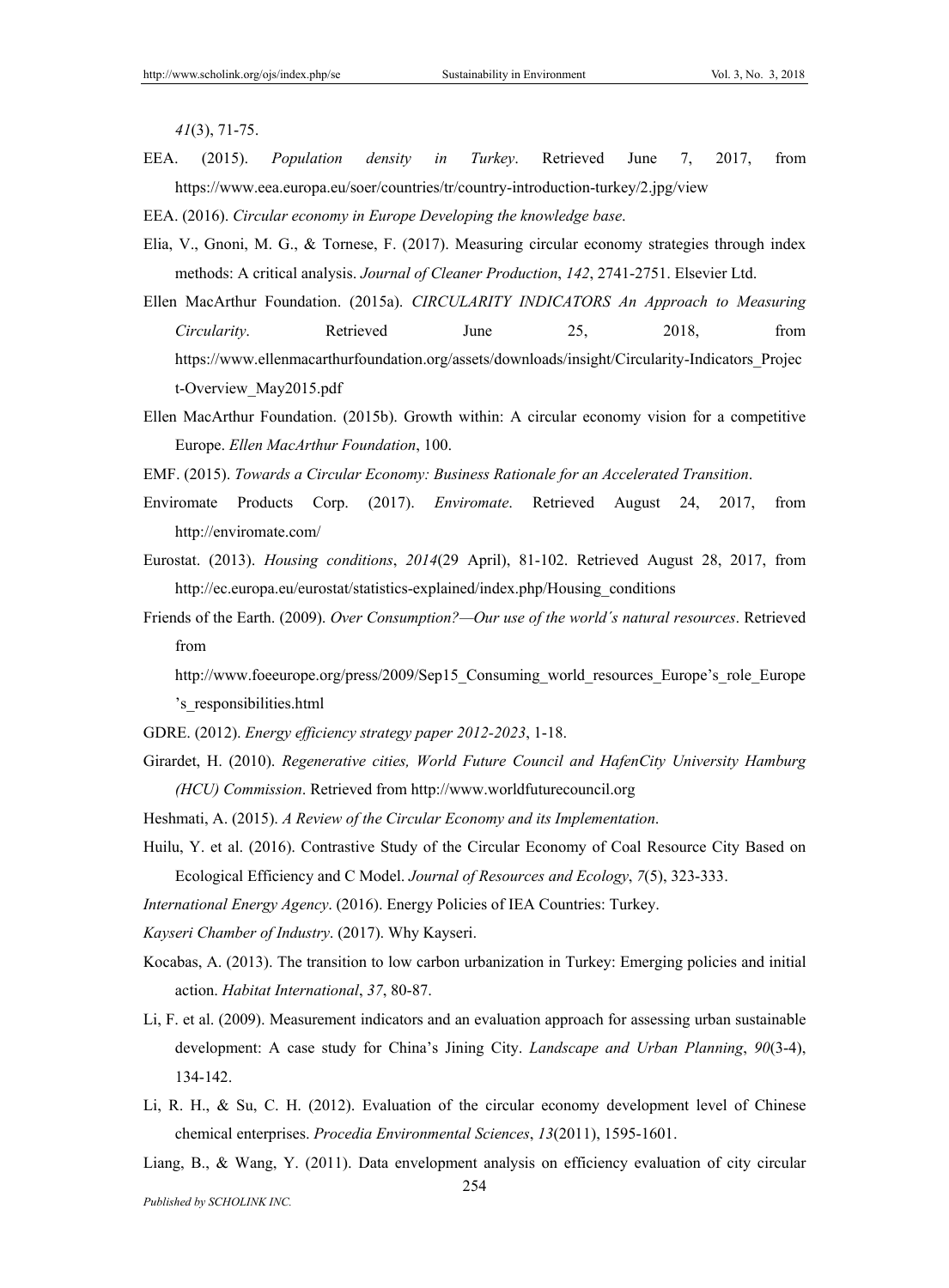economy. 2011 International Conference on E-Business and E-Government. *ICEE2011-Proceedings*, 3120-3123.

- Lu, Y. et al. (2016). Changes of human time and land use pattern in one mega city's urban metabolism: A multi-scale integrated analysis of Shanghai. *Journal of Cleaner Production*, *133*, 391-401.
- Ma, S. H. et al. (2014). Mode of circular economy in China's iron and steel industry: A case study in Wu'an city. *Journal of Cleaner Production*, *64*, 505-512.
- Ministry of Energy and National Resources. (2015). *Balance Sheets*. Retrieved August 7, 2017, from http://www.eigm.gov.tr/en-US/Balance-Sheets
- Rawdanowicz, Ł. (2010). *The 2008-2009 Crisis in Turkey, OECD Economics Department Working Papers*.
- Saaty, T. (1990). How to Make a Decision: The Analytical Hierarchy Process. *European Journal of Operational Research*, *48*(1).
- Saaty, T. (2008). Decision Making with the Analytic Hierarchy Process. *International Journal of Services Sciences*, *1*(1).
- Sizhen, P. et al. (2005). Studies on Barriers for Promotion of Clean Technology in SMEs of China. *Ping Chinese Journal of Population Resources and Environment*, *3*(1), 9-17.
- Sonmez, M. (2015). *Turkey's industrial sector highly dependent on raw material imports, Hurriyet Daily News*. Retrieved August 7, 2017, from http://www.hurriyetdailynews.com/turkeys-industrial-sector-highly-dependent-on-raw-material-im ports--.aspx?pageID=238&nID=78393&NewsCatID=344
- Spataru, C. (2018). The five-node resource nexus dynamics: An integrated modelling approach. In R. Bleischwitz, H. Hoff, C. Spataru, E. van der Voet, & S. D. VanDeveer (Eds.), *Routledge Handbook of the Resource Nexus* (pp. 236-253).
- Spataru, C., Kok, Y. C., & Barrett, M. (2014). *Physical energy storage employed worldwide*, *62*, 452-461. Energy Procedia.
- Sun, L. et al. (2017). Eco-benefits assessment on urban industrial symbiosis based on material flows analysis and emergy evaluation approach: A case of Liuzhou city, China. Resources. *Conservation and Recycling*, *119*, 78-88.
- The World Bank. (2017). *Turkey Overview*. Retrieved August 7, 2017, from http://www.worldbank.org/en/country/turkey/overview
- Trading Economics. (2017). *Turkey GDP from Construction*. Retrieved August 16, 2017, from https://tradingeconomics.com/turkey/gdp-from-construction
- TurkStat. (2016). *Turkish Statistical Institute Database*. Retrieved August 22, 2017, from http://www.turkstat.gov.tr/Start.do
- Van Eijk, F. (2015). *Barriers & Drivers towards a Circular Economy-Literature Review*, 1-138. Retrieved that the contract of the contract of the contract of the contract of the contract of the contract of the contract of the contract of the contract of the contract of the contract of the contract of the contract of

http://www.circulairondernemen.nl/uploads/e00e8643951aef8adde612123e824493.pdf